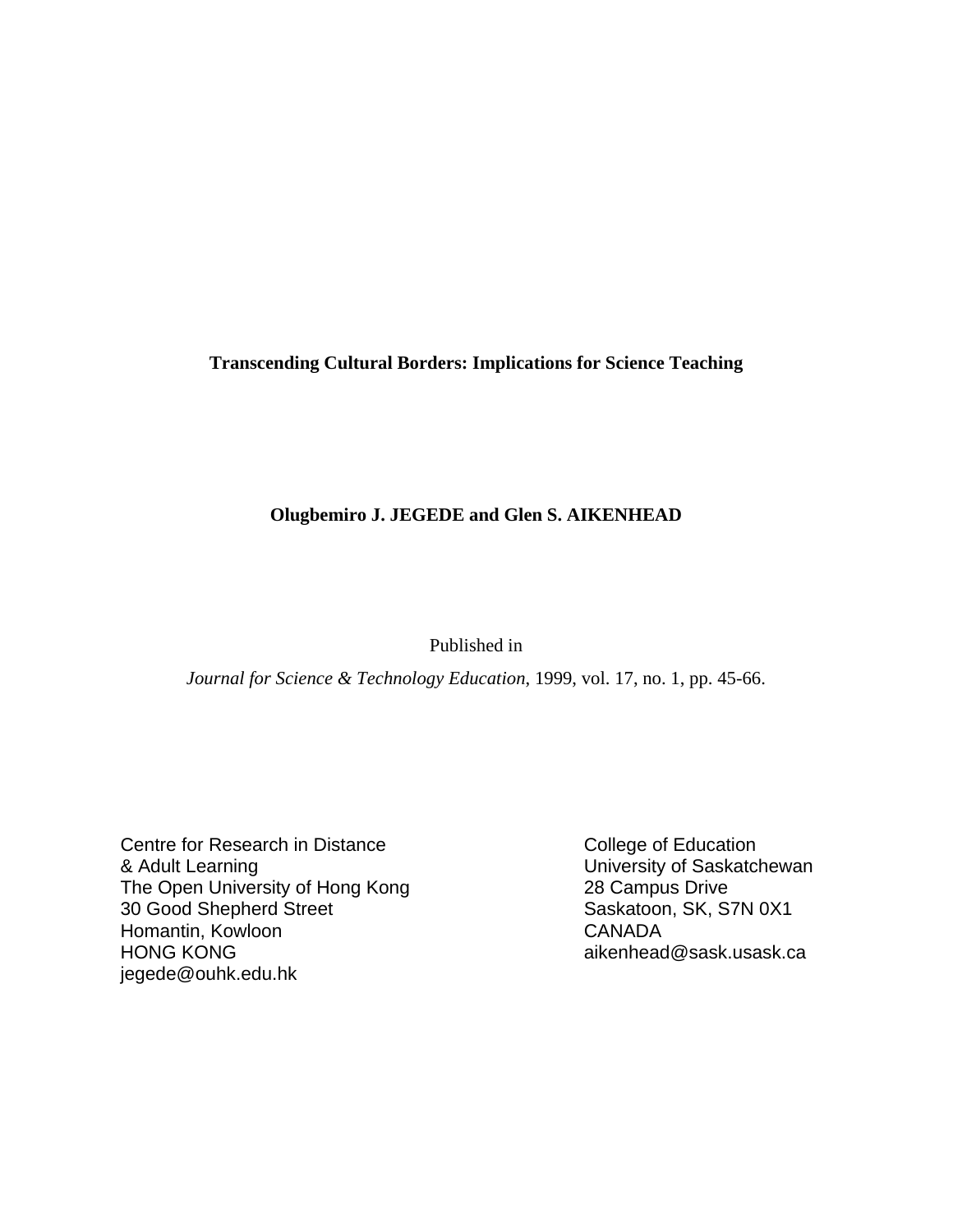## **Abstract**

The current development towards "science for all" in all parts of the globe necessitates that consideration be given to how pupils move between their everyday life-world and the world of school science, how pupils deal with cognitive conflicts between those two worlds, and what this means for effective teaching of science. This paper reviews a new cognitive explanation collateral learning theory — for how pupils cope with disparate worldviews mediated by transcending cultural borders between their everyday culture and the culture of science. The assistance that most pupils receive when they attempt to negotiate these cultural borders will influence their success at science. A new pedagogy is proposed in which teachers assume a role of culture broker in the classroom to achieve culturally sensitive curriculum and assessment.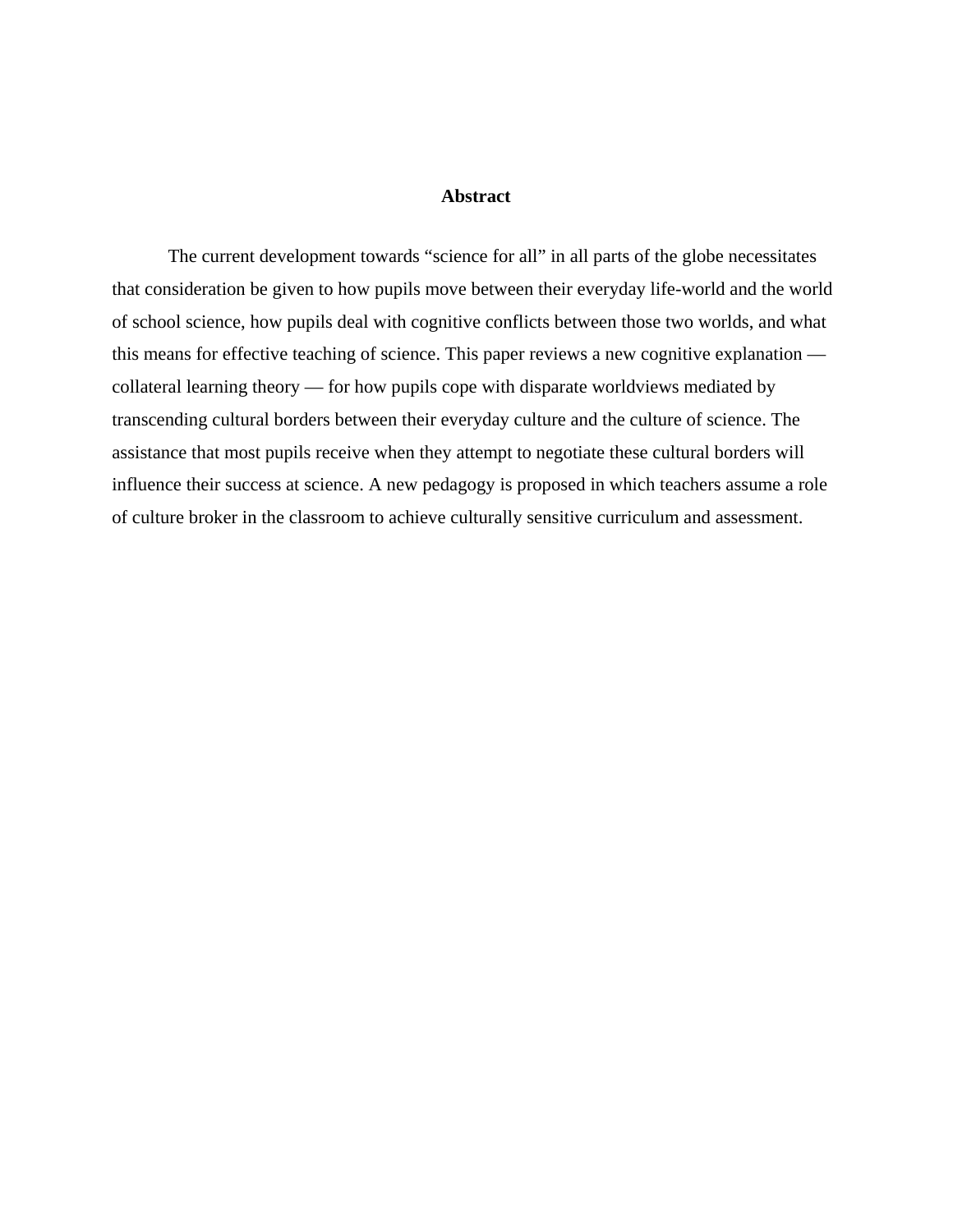Perhaps spurred on by reform efforts such as the National Curriculum in the UK, the National Research Council's Standards and AAAS's Project 2061 in the USA, or UNESCO's Project 2000+, science educators have reopened a global discussion about new directions in science education (KEDI, 1997). Many nations are currently rethinking their needs and priorities for school science in terms of "science for all." Some reformers have targeted conceptual change as a focus for education change. However, the limited success of the conceptual change movement, according to McTaggart (1991), is due to its narrow superficiality grounded on psychological constructs. Others suggest that contemporary work on conceptual change instruction should be grounded on a social constructivist pedagogy (Werstch & Toma, 1992).

 Social constructivism characterises the nature of knowledge to include the following: (1) knowledge is not a passive commodity to be transferred from a teacher to learners, (2) pupils cannot and should not be made to absorb knowledge in a spongy fashion, (3) knowledge cannot exist separate from the knower, (4) learning is a social process mediated by the learner's environment, and (5) the prior or indigenous knowledge of the learner is of significance in accomplishing the construction of meaning in a new situation. All learning is mediated by culture and takes place in a social context. The role of the social context is to scaffold the learner, and provide hints and help that foster co-construction of knowledge while interacting with other members of the society (Linn & Burbules, 1993). Contemporary literature has shown that recognising the social context of learning, as well as the effect of the learner's socio-cultural background in the teaching and learning of science, is of primary importance if a strong basic foundation is to be established for successful pupil achievement and affect outcomes (Cobern, 1994; Driver, 1979; Jegede, 1995; Ogawa, 1986; Ogunniyi, 1988; Solomon, 1989). Indeed, the call appears now to be for culture sensitive science education which probes what actually occurs in the minds and hearts of learners when they are being taught science (Hewson, 1988; Solomon, 1987). This is particularly relevant in the present circumstance in which the science education community seems to be travelling toward two destinations: understanding concept learning, and developing science-for-all programs.

 In this article, we argue that these two destinations can be achieved simultaneously by giving attention to (1) the cross cultural experiences of most pupils when they attempt to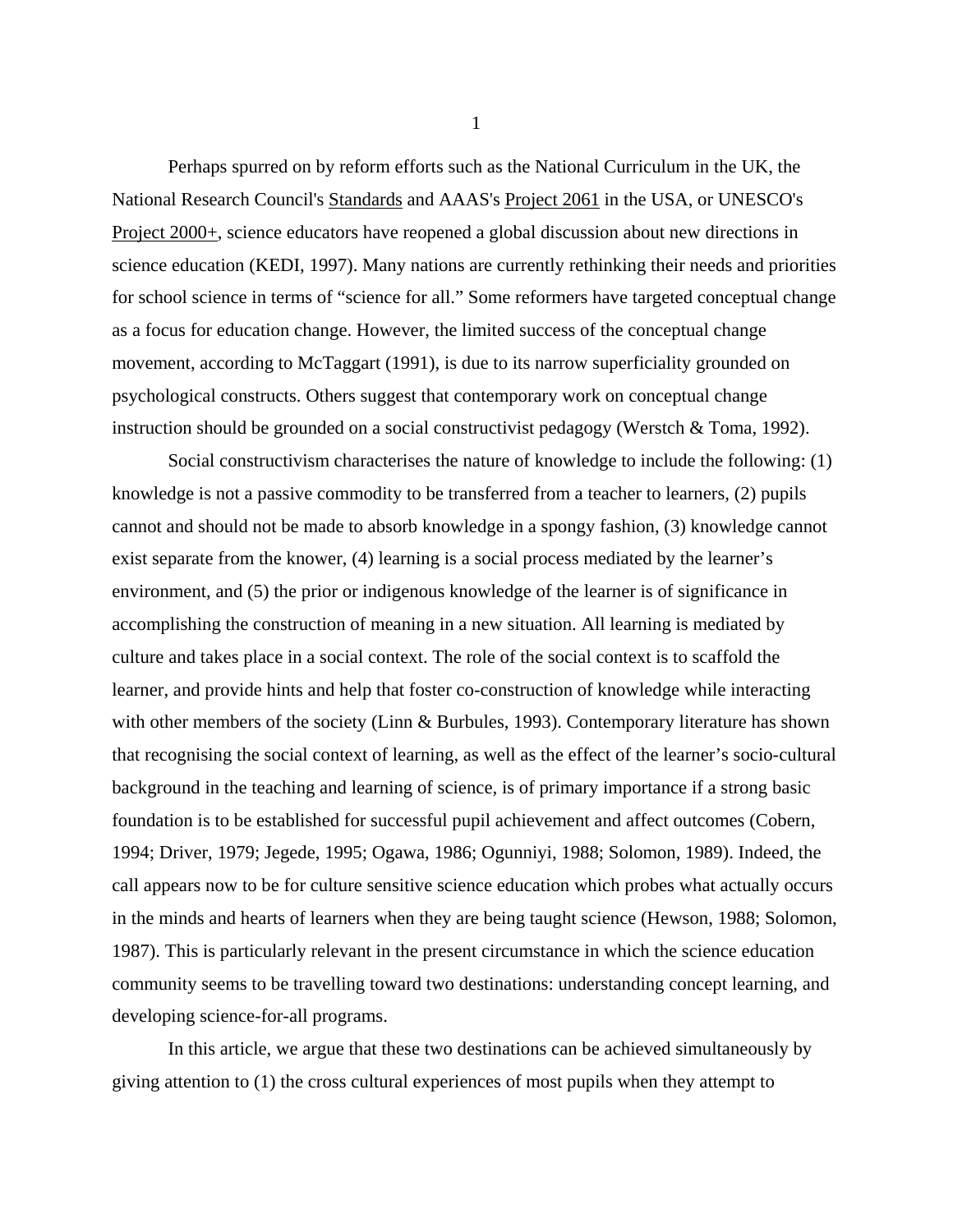construct scientific knowledge, and (2) a cognitive explanation (collateral learning theory) of that experience. These two ideas are presented and then synthesised in the context of teaching science. Implications for teaching will describe new teaching roles, strategies, and curricula.

#### **A Multicultural Perspective**

 As we negotiate through the maze of daily interactions, we come across a mesh of different cultures or sub-cultures (Cobern, 1993; Jegede, 1995; Medvitz, 1996). For instance, a pupil encounters the culture of home, the culture of peers, the culture of school, the culture of the science classroom, and the over arching culture determined by the community in which the pupil lives. The concept of 'culture' is a shared way of living which includes knowing, valuing, interaction with others, feeling, etc. (Geertz, 1993). These characteristics of culture help explain the differences between a pupil's home culture and the culture of school science. The characteristics also differentiate between the various social groupings within the community: sub-cultures of the dominant genres of cultures. Whenever pupils enter the world of school science, it soon becomes evident that science too, is another culture with which s/he has to interact, bringing with him/her the other baggage of cultures s/he already carries. It does not take too long for the pupil to recognise that the science being taught at school has been influenced by the culture of the scientific community itself.

In an anthropological study, Traweek (1992) described the culture of a high-energy physics community:

A community is a group of people with a shared past, with ways of recognizing and displaying their differences from other groups, and expectations for a shared future. Their culture is the ways, the strategies they recognize and use and invent for making sense, from common sense to disputes, from teaching to learning, it is also their ways of making things and making use of them ... . (pp. 437-438, italics in the original)

Traweek uncovered some coping behaviours by Japanese physicists as they negotiated transitions between the sub-culture of their Japanese national physics community and the subculture of the international physics community. She found that risks, power, and subjectivity were all intermingled in ways that encouraged conformity with the national physics community,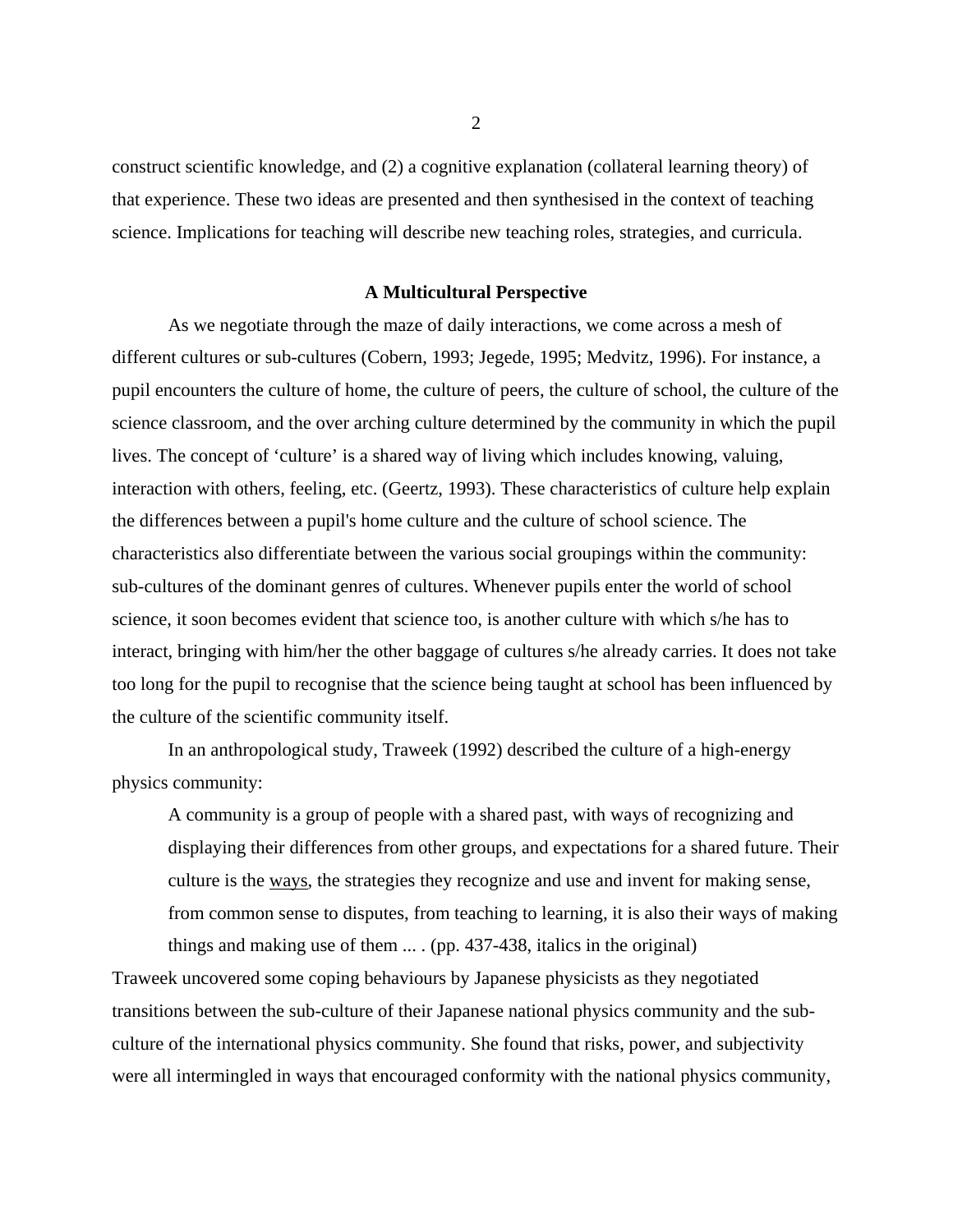and therefore made border crossing into the international community difficult for the Japanese physicists.

Consistent with both Geertz's (1973) and Traweek's (1992) ideas of culture, Phelan, Davidson and Cao (1991, p. 228) suggested that culture be conceptualised as the "norms, values, beliefs, expectations, and conventional actions" of a group. This cogent definition will guide our exploration of cultural border crossing and collateral learning in science education. Canonical science content will be subsumed under "beliefs." (For an overview of other definitions of culture used in science education, see Aikenhead, 1996, p. 8).

From the viewpoint of cultural anthropology, to learn science is to acquire the culture of science (Maddock, 1981; Wolcott, 1991). To acquire the culture of science, pupils must travel from their everyday life-world to the world of science found in their science classroom. More often than not, and more pervasive within local cultures in less industrialised or non-western regions of the world, the imported science curriculum or indeed the western science taught at school is often shown to be more superior to knowledge within the local culture. According to Taylor and Cobern (1998):

local cultures are in danger of suffering erosion and loss of integrity as a powerful culture-insensitive science education, operating through the agency of local schools,

delegitimates and rapidly displaces traditional ways of knowing, being and valuing. Needless to say, this exerts a significant effect on achievement in schoolwork (Jegede, 1988; Jegede & Okebukola, 1989; Okebukola & Jegede, 1990), and in other cognitive activities (Glaser, 1991). Ogbu (1992) states that school learning and performance are influenced by complex social, economic, historical, and cultural factors. As a result, the less than friendly clash of cultures within the science classroom might lead to the loss of meaningful learning of science necessary for useful application in understanding nature outside of the school. The learning of what is therefore central to science education is inevitably lost within a system which legitimises the so-called superiority of the imported culture over the life-world experiences of the learner.

 Different cultural processes are involved in the acquisition of science culture. When the culture of science generally harmonises with a pupil's life-world culture, science instruction will tend to support the pupils' view of the world, and the process of enculturation tends to occur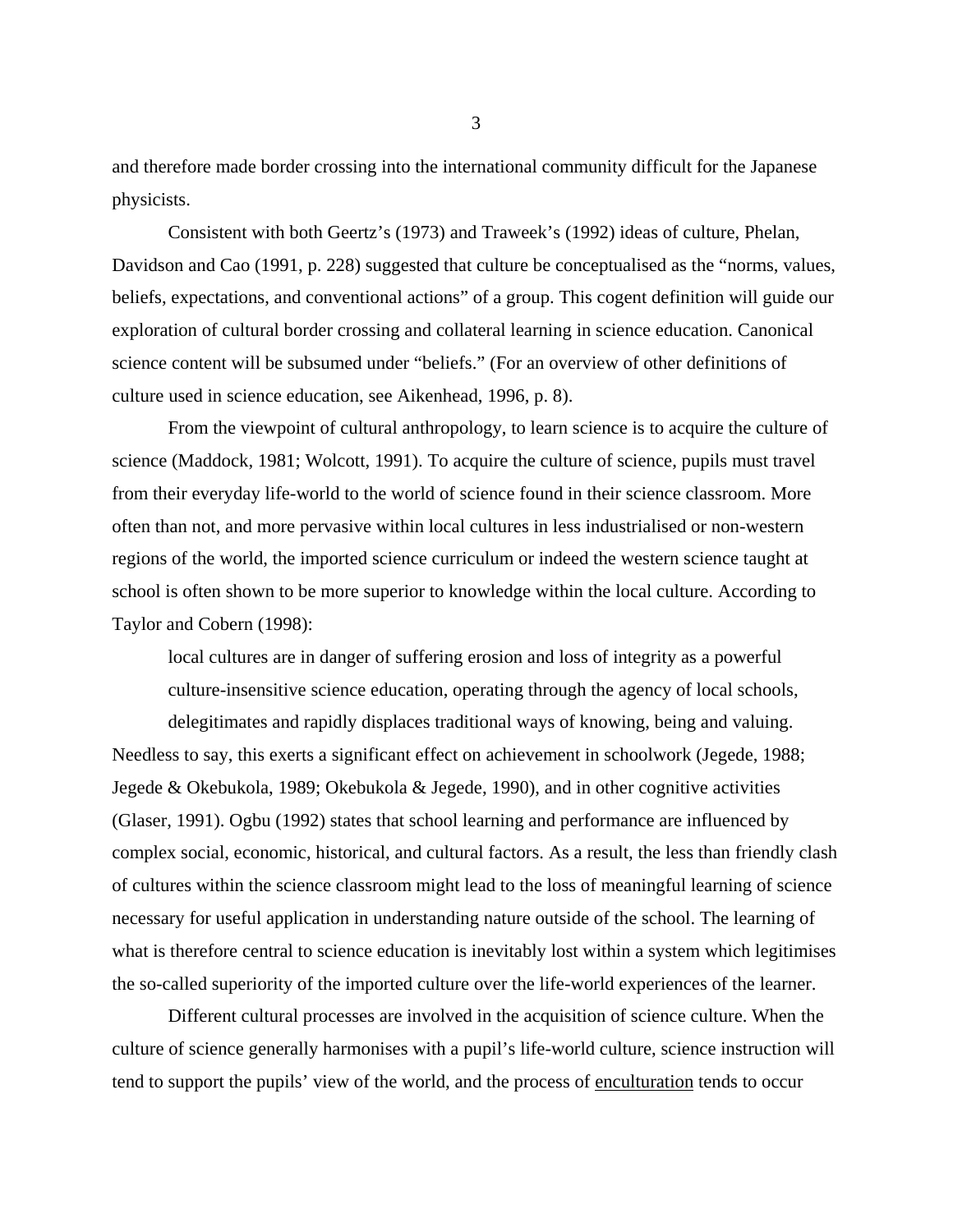(Contreras and Lee, 1990; Hawkins and Pea, 1987; Wolcott, 1991). This process is characterised by smooth border crossings into school science.

 However, when the culture of science is generally at odds with a pupil's life-world, science instruction will tend to disrupt the pupil's worldview by trying to force that pupil to abandon or marginalise his or her life-world concepts and reconstruct in their place new (scientific) ways of conceptualizing. This process is assimilation. Assimilation can alienate pupils from their Indigenous life-world culture, thereby causing various social disruptions (Baker and Taylor, 1995; Maddock, 1981); or alternatively, attempts at assimilation can alienate pupils from science, thereby causing them to develop clever ways (school games) to pass their science courses without learning the content in a meaningfully way assumed by the school and community.

 The game can have explicit rules which Larson (1995) discovered as "Fatima's rules," named after an articulate pupil in a high school chemistry class. For example, one rule advises us not to read the textbook but to memorise the bold faced words and phrases. Fatima's rules can include such coping or passive-resistance mechanisms as "silence, accommodation, ingratiation, evasiveness, and manipulation" (Atwater, 1996, p. 823). What results is not meaningful learning but merely "communicative competence" (Kelly and Green, in press) or "an accouterment to specific rituals and practices of the science classroom" (Medvitz, 1996, p. 5). Loughran and Derry (1997) investigated pupils reactions to a science teachers' concerted effort to teach for meaningful learning ("deep understanding"). The researchers found a reason for Fatima's rules that helps explain the avoidance of assimilation for some pupils, a reason related to the culture of public schools.

The need to develop a deep understanding of the subject may not have been viewed by them [the pupils] as being particularly important as progression through the schooling system could be achieved without it. In this case such a view appears to have been very well reinforced by Year 9. This is not to suggest that these students were poor learners, but rather that they had learnt how to learn sufficiently well to succeed in school without expending excessive time or effort. (p. 935)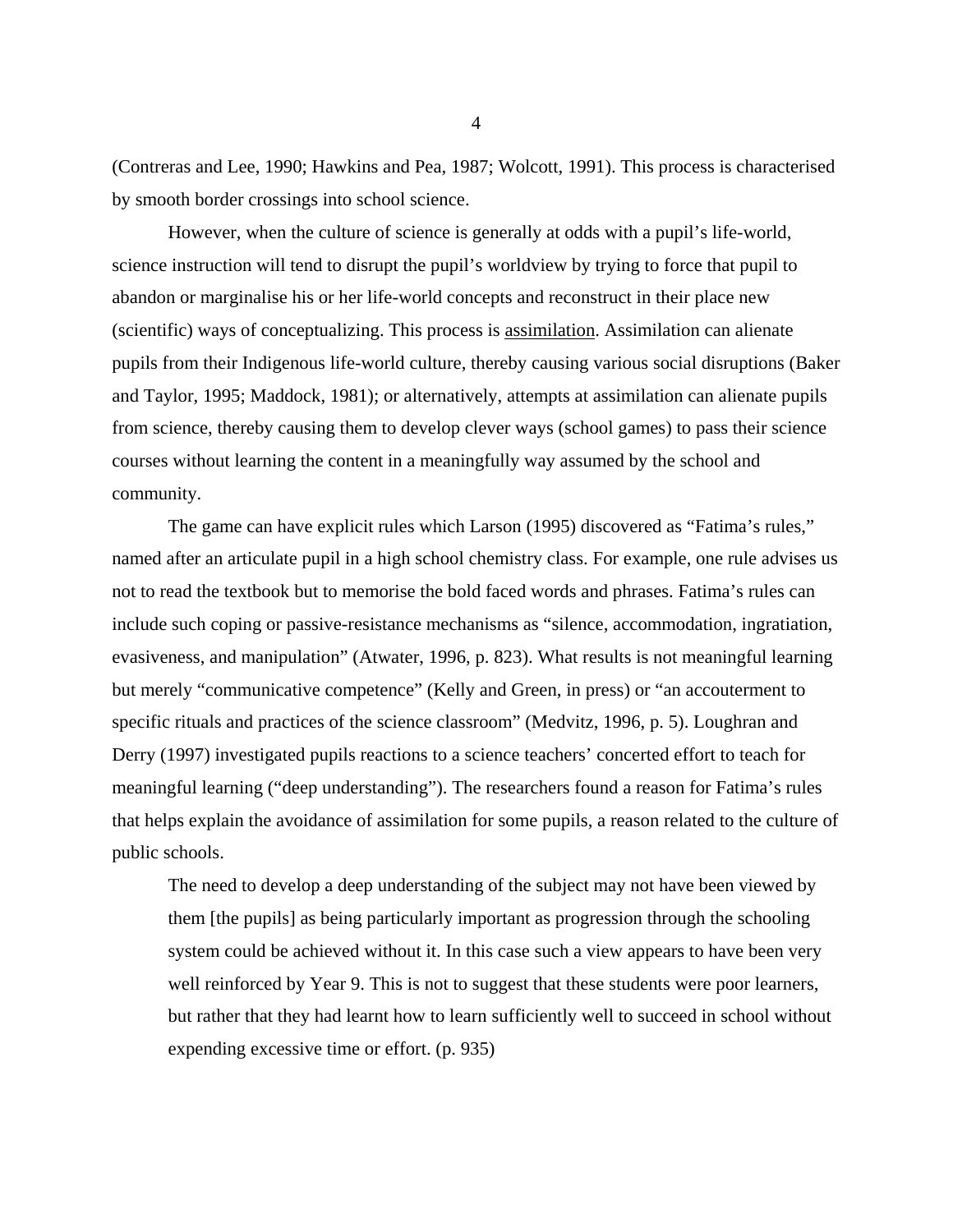Their teacher lamented, "No matter how well I think I teach a topic, the students only seem to learn what they need to pass the test, then, after the test, they forget it all anyway" (p. 925). On the other hand, Tobin and McRobbie (1997, p. 366) documented a teacher's complicity in Fatima's rules: "There was a close fit between the goals of Mr. Jacobs and those of the students and satisfaction with the emphasis on memorisation of facts and procedures to obtain the correct answers needed for success on tests and examinations." When playing Fatima's rules, pupils (and some teachers) go through the motions to make it appear as if meaningful learning has occurred, but at best rote memorization of key terms and processes is only achieved temporarily.

 For a large majority of pupils, science teaching is experienced as an attempt to assimilate them (Costa, 1995; Ogawa, 1995). A vast array of science education research into pupils' construction of scientific concepts concludes that most pupils exhibit creativity and intransigence in their quest to circumvent the construction of scientific concepts (Driver et al., 1994; Loughran and Derry, 1977; Pfundt and Duit, 1994; West and Pines, 1985), that is, to circumvent assimilation and at the same time, avoid expending unnecessary effort.

 When pupils learn science within a multicultural environment (inclusive of science being treated as a subculture of Western environment) they need to move between their everyday lifeworld and the world of school science. For a small proportion of pupils, crossing these cultural borders does not present problems serious enough to affect their learning of science. But many do experience serious problems and must deal with cognitive conflicts between those two worlds. According to Aikenhead and Jegede (1998, in press), this conflict is played out daily in science classrooms around the world where science pupils are expected to construct scientific concepts meaningfully; for example, in Africa where pupils' traditional cosmologies (Jegede and Okebukola, 1991) conflict with the norms, values, beliefs, expectations and conventional actions of the Western science community; in Canada where First Nations pupils' Indigenous culture tends to be at odds with the culture of Western science (Aikenhead, 1997); and in the United States where mainstream Euro-American pupils with aesthetic or religious orientations toward nature reject the worldview of Western science and choose not to learn it in any meaningful way (Cobern, 1996).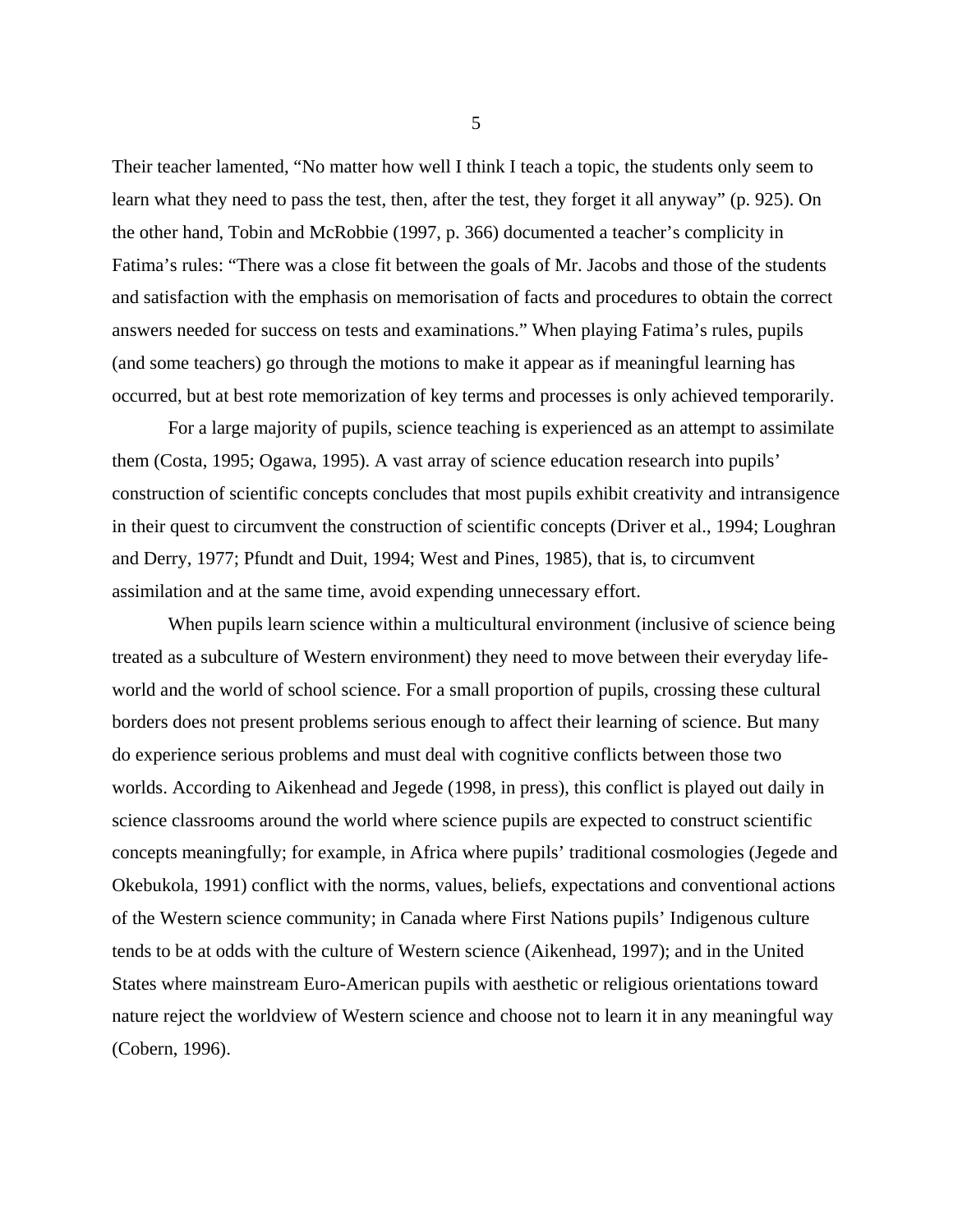These cultural clashes between pupils' life-worlds and the world of Western science can create hazards for many pupils who they must deal with to learn science effectively and meaningfully. In response to such hazards, pupils understandably invent ways to avoid constructing scientific ("foreign") knowledge, or pupils conveniently store the constructed scientific knowledge in their minds out of harms way from interfering with their life-world experiences. The cultural clashes between pupils' life-worlds and the world of Western science present a challenge to science educators. These clashes create a major obstacle to many reform movements around the world that have taken on a science-for-all ideology. Specifically it makes science teaching a Herculean task and the meaningful learning of science an ordeal for many pupils. The ideas of cultural border crossing and collateral learning can inform this worldwide discussion by offering new insights into the resolution of familiar problems related to the teaching and learning of science.

#### **Cultural Border Crossings**

 The idea of cultural border crossing emerged from Giroux's 1992 book Border Crossings: Cultural Workers and the Politics of Education. In it he contrasts modernist and postmodernist views on education. On the one hand, modernism defines borders and locates people within those borders along with the social and political power afforded each location. On the other hand, postmodernism encourages people to have multiple identities by living in a world of border crossings, and living with multiple narratives that define reality (p. 54), for example, narratives that sustain a pupil's home culture and narratives that allow for his or her participation in the world of science.

 In a detailed self study of border crossing, Lugones (1987) revealed a personal account of "travelling" from her own world of a woman of colour to the often hostile world of the White Anglo male. Her account echoes the multiple narratives of many pupils when they cross hazardous borders from their familiar life-world cultures into the unfamiliar culture of school science. Lugones became accomplished in the Anglo male's world without losing her own way of thinking, because she learned to cross hazardous borders effectively. Her experiences suggested the following ingredients for successful border crossing: a sense of flexibility, playfulness, and/or feelings of ease. These ingredients help clarify the human capacity to think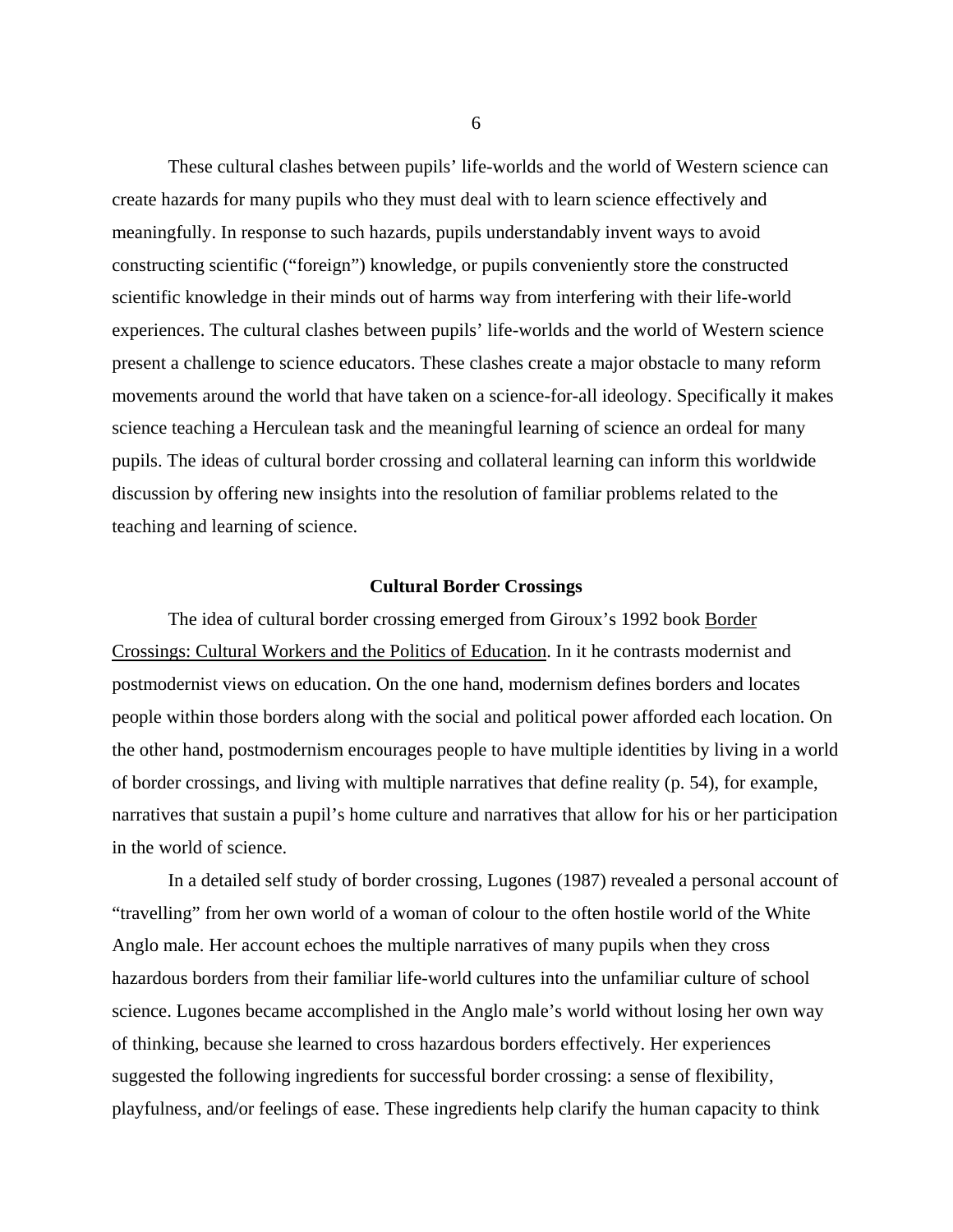differently in different cultures, a capacity that has implications for pupils' success at learning science.

 In the context of teaching science for all, Aikenhead and Jegede (1998) described the act of cultural border crossing into school science and its cognitive explanation (collateral learning). They drew upon cultural anthropology which regards the learning of science as the acquisition of the culture of science. They opine that to acquire the culture of science, pupils must travel from their everyday life-world to the world of science found in their science classroom. A brief summary of this border crossing is presented here.

The capacity to think differently in diverse cultures (everyday and science cultures, for instance), and the capacity to resolve conflicting beliefs between those cultures, are familiar human traits. However, these capacities are not equally shared among all people, as anthropologists Phelan et al. (1991) discovered when they investigated pupils' movement between the worlds (sub-cultures) of families, peer groups, school, and classrooms:

Many adolescents are left to navigate transitions without direct assistance from persons in any of their contexts, most notably the school. Further, young people's success in managing these transitions varies widely. (p. 224)

Costa (1995) studied pupils' varied success at moving between the sub-culture of their family and the sub-culture of their science classroom. She confirmed Phelan et al.'s findings and proposed a categorisation scheme that described pupils in terms of their ease of navigating the cultural border into school science. Four categories of pupils are:

- 1. Potent Scientists whose transitions are smooth because the cultures of family and science are congruent;
- 2. Other Smart Kids whose transitions are manageable because the two cultures are somewhat different;
- 3. "I Don't Know" Students whose transitions tend to be hazardous when the two cultures are diverse; and
- 4. Outsiders whose transitions are virtually impossible because the cultures are highly discordant.

This categorisation scheme will be used extensively throughout this article.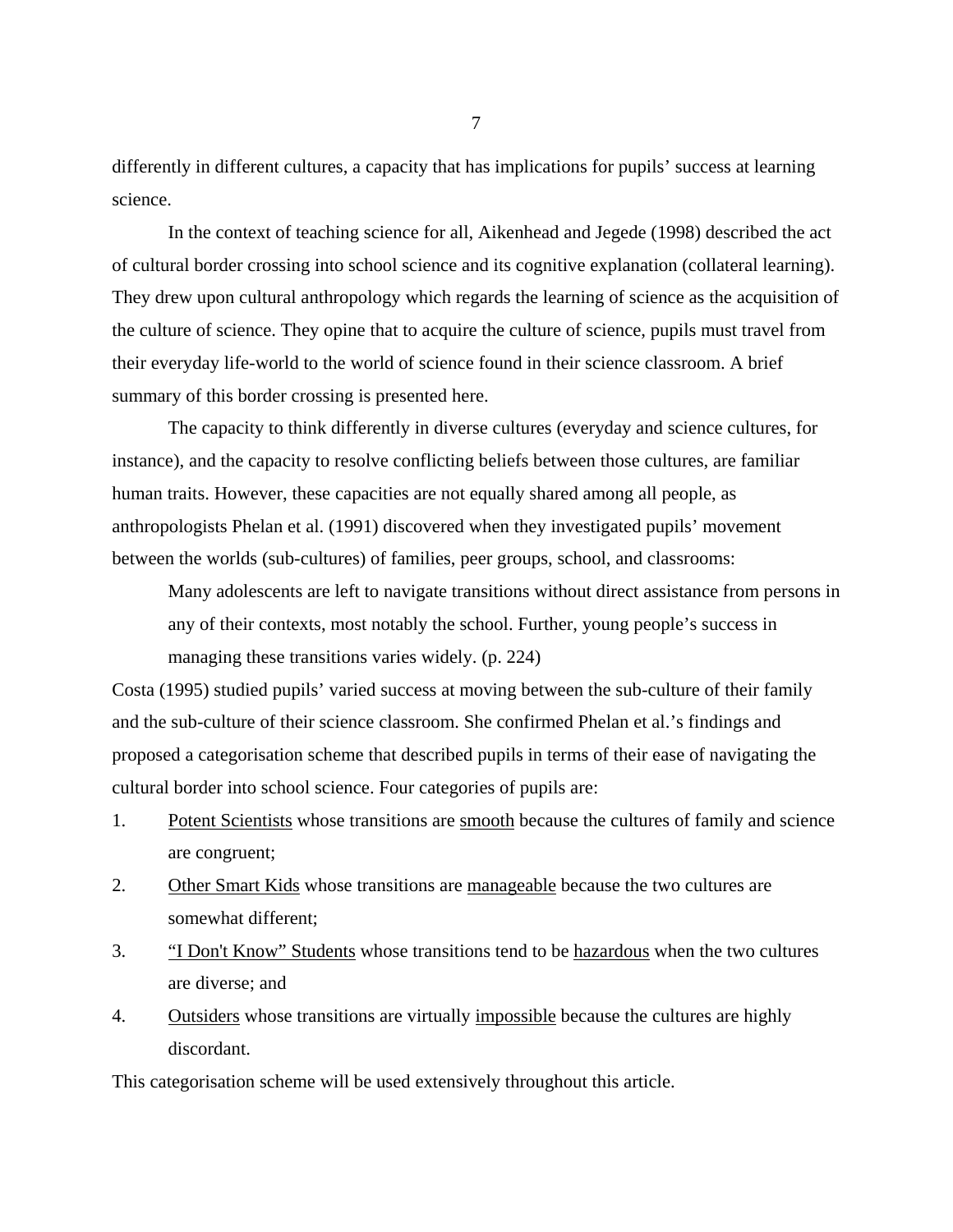One overwhelming conclusion emerges from educational research in cultural anthropology (Aikenhead & Jegede, 1998): success in science courses depends on (1) the degree of cultural difference that pupils perceive between their life-world and their science classroom, (2) how effectively pupils move between their life-world culture and the culture of science or school science, and (3) the assistance pupils receive in making those transitions easier.

#### **Border Crossings**

 A concept that describes the high risk of failure during cultural border crossing is "cultural violence," the explicit version of Bourdieu's (1992) tacit "symbolic violence." When language or conventional actions of a group have little or no meaning to a person who happens to be immersed in that group and who needs to accomplish some action, the person can experience cultural violence. In the context of a world traveller, a Chicago businessperson, for instance, may experience cultural violence at a Tokyo hotel when he or she needs to take a shower and discovers that the only place is the public bath located on the tenth floor. Public bathing, a conventional action in Japanese culture, may cause cultural violence to any traveller who harbours a psychological need for privacy when bathing. The cultural symbol of the public bath causes anguish to the Chicago traveller due to the dilemma between the need to bathe and the high risk of mental discomfort. For the traveller experiencing cultural violence, border crossing becomes hazardous at best (somehow one copes), or impossible at worst (one does not take a bath).

 In the context of life in the Solomon Islands, border crossing between urban and rural settings caused anguish for some high school pupils but not others. Science pupils in the main city of Honiara talked about going to rural villages and encountering the idioms and technologies of magic endemic to the Indigenous culture of the Solomon Islands (Lowe, 1995). For pupils who grew up in a village, the transition back into rural life was automatic, natural, and smooth. But for pupils born and raised in Honiara, the cultural border crossing was difficult and hazardous. These pupils reacted to practices of magic as forms of symbolic violence.

 In the context of pupils learning science, O'Loughlin (1992), Tobin (1996) and Lee (1997b) argue that the language and conventional actions of many Euro-American teachers in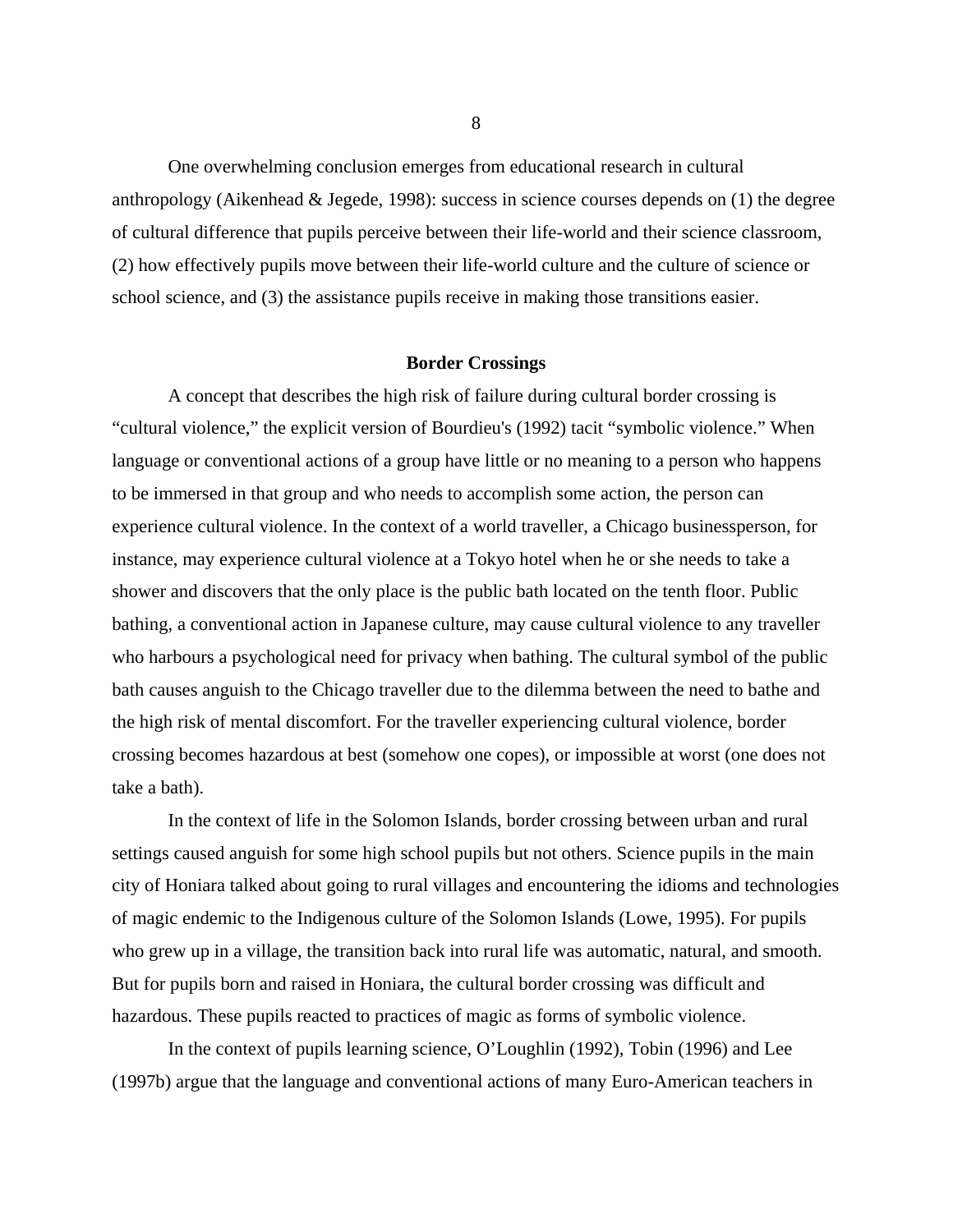science classrooms may be experienced as cultural violence by pupils belonging to a culture different from the teacher's culture. In non-Western countries, the science curriculum itself may be experienced as cultural violence by pupils who strongly believe in their community's Indigenous belief system, whether it be anthropomorphic Africa (Jegede, 1995) or Solomon Island magic (Lowe, 1995). Science education worldwide aims to eradicate cultural violence and to nurture equitable opportunities for success for all pupils (UNESCO, 1994). Because success at science depends in large measure on how effectively pupils can move between their life-world culture and the culture of science, it is imperative to understand how these border crossings take place in order to plan and develop effective and sensitive instruction

## **Collateral Learning**

Effective cultural border crossing is indeed a complex event. The cognitive experience of border crossing is captured by the theory of collateral learning (Jegede, 1995). The phenomenon to which collateral learning refers is universal and well known worldwide and the theory was proposed to explain why many pupils, non-Western and Western, experienced culturally related cognitive dissonance in their science classes (Jegede, 1995).

 Collateral learning generally involves two or more conflicting schemata held simultaneously in long-term memory. Jegede (1995, 1996, 1997) recognised variations in the degree to which the conflicting ideas interact with each other and the degree to which conflicts are resolved. Collateral learning theory postulates a spectrum of cognitive experiences (parallel, simultaneous, dependent, and secured collateral learning) to explain cultural border crossings These four types of collateral learning are not separate categories but points along a spectrum depicting degrees of interaction/resolution.

 At one extreme of collateral learning, the conflicting schemata do not interact at all. This is parallel collateral learning, the compartmentalization technique. Pupils will access one schema or the other depending upon the context. For example, pupils will use a scientific concept of energy only in school, never in their everyday world where commonsense concepts of energy prevail (Solomon, 1983). This segregation of school science content within the minds of pupils was called "cognitive apartheid" by Cobern (1996).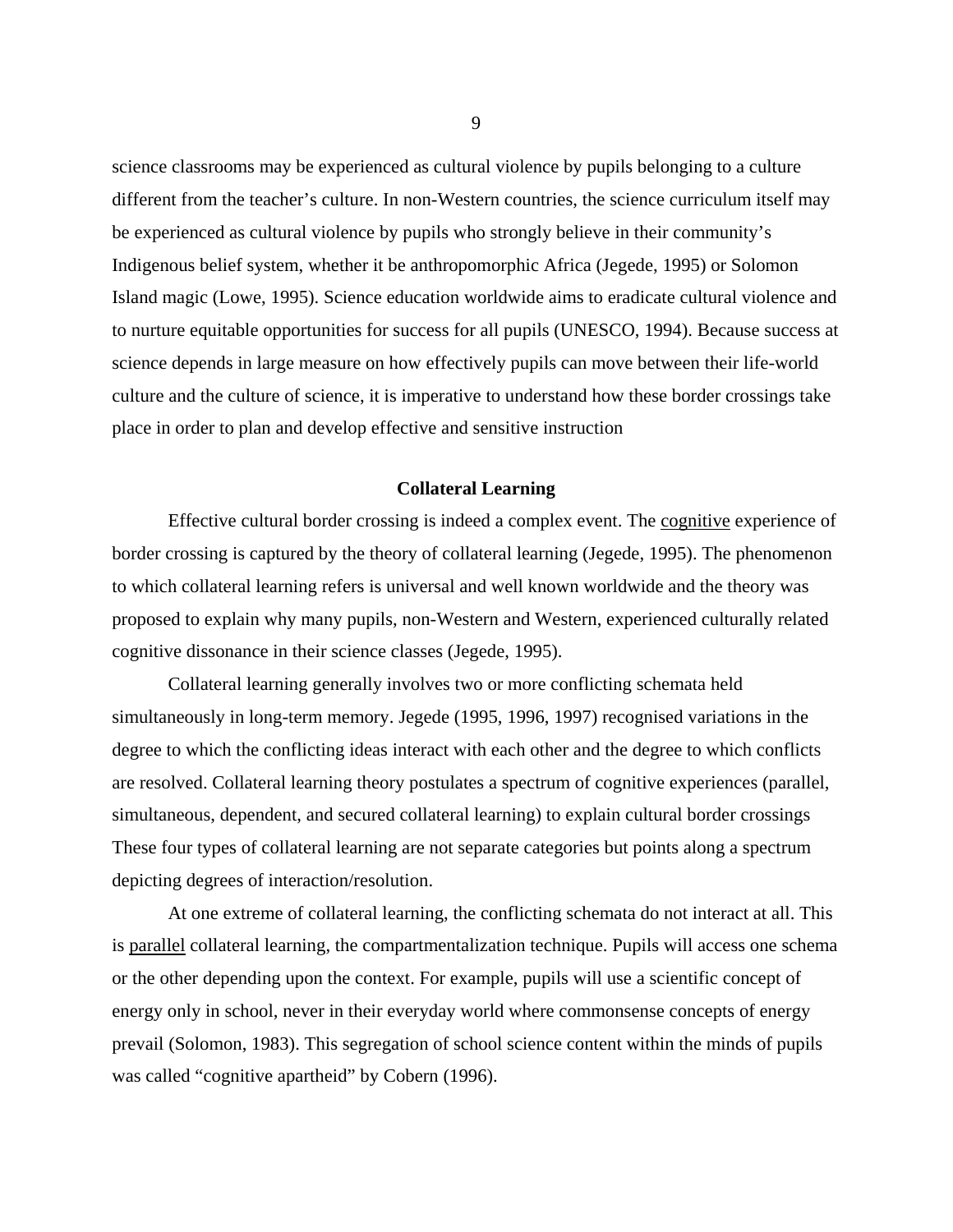At the opposite extreme of collateral learning, conflicting schemata consciously interact and the conflict is resolved in some manner. This is secured collateral learning. The person will have developed a satisfactory reason for holding on to both schemata even though the schemata may appear to conflict, or else the person will have achieved a convergence toward commonality by one schema reinforcing the other, resulting in a new conception in long-term memory. Various ways to resolve conflicts and to achieve secured collateral learning are described in the next section of this article.

 Between these two extremes of parallel and secured collateral learning we find varying degrees and types of interaction between conflicting schemata, and we detect various forms of conflict resolution. In this context it will be convenient to designate points in between the two extremes, one of which is called dependent collateral learning. For many pupils, learning science in order to imbibe its culture meaningfully often involves cognitive conflicts of some kind. Therefore, meaningful learning often results in parallel, dependent, or secured collateral learning. For a learner who needs to move into the culture of science, s/he requires an effective use of collateral learning with a heavy reliance on successful cultural border crossings into school science.

## **Cross-Cultural Science Education**

In many different cultural settings educators have anguished over teaching Western science without assimilating pupils at the expense of diminishing pupils' cultural identities (Baker and Taylor, 1995; Hodson, 1993; Jegede, 1995; Kawagley, 1995; Lee, 1997b; Lowe, 1995; MacIvor, 1995; Nelson-Barber and Estrin, 1995; Ogbu, 1992; O'Loughlin, 1992; Philips, 1972; Pomeroy, 1994). Kaunda (1966) in Africa, for example, voiced the dilemma in terms of preserving what is good in pupils' personal cultural tradition while at the same time allowing them to benefit from Western science and technology. His position occupies the middle ground between two extremes: the total assimilation into Western science, and the rejection of Western science.

 Science educators have developed innovative programs, new curriculum, and creative instruction to help pupils. By engendering a feeling of ease in the culture of science, educators have tried to encourage pupils to cross cultural borders into school science. Pomeroy (1994)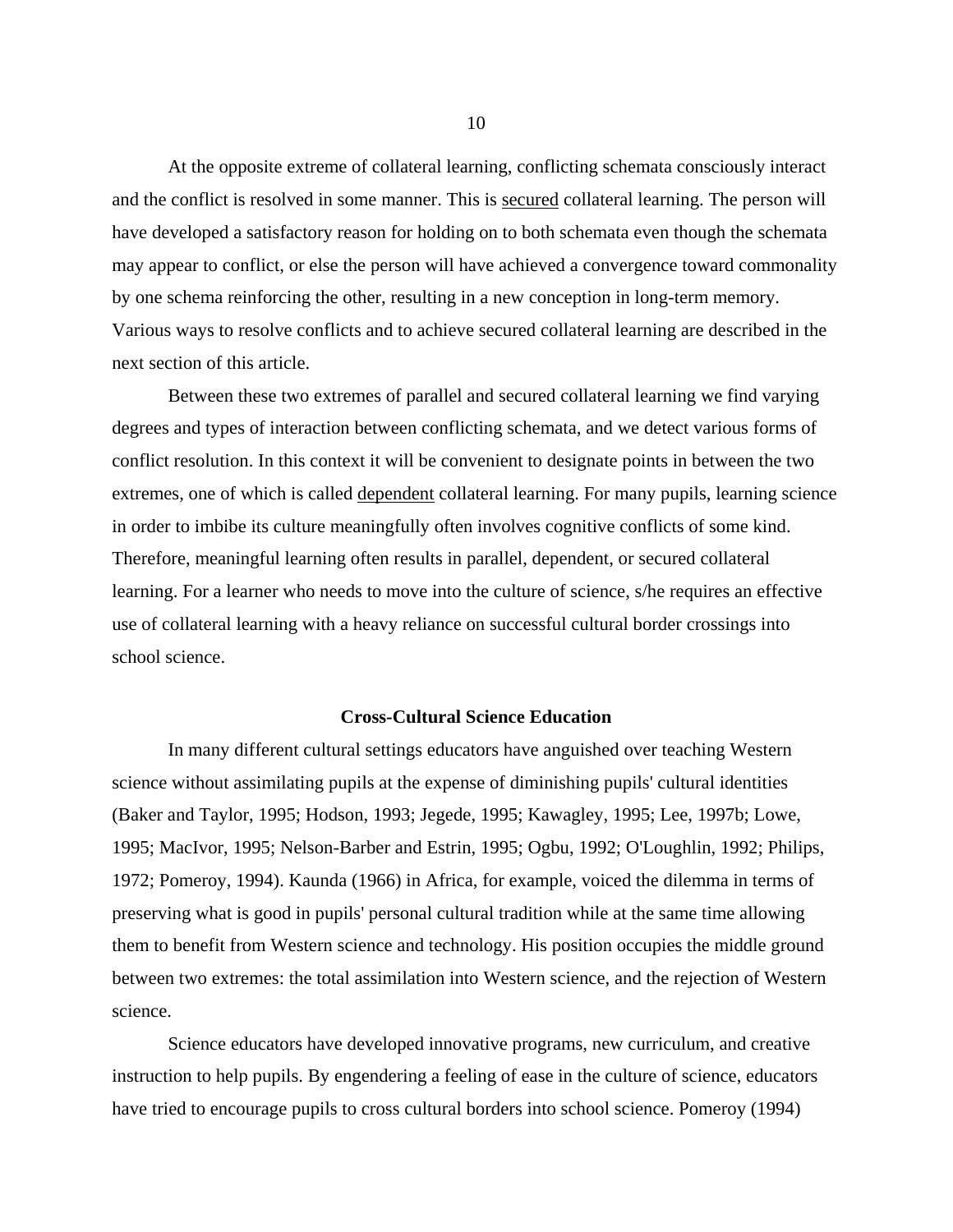reviewed this literature and found nine different (and overlapping) research agendas. Her work frames several decades of research and development in multicultural and cross-cultural science education. The nine agendas are listed here along with some major research findings.

- 1. Systems or Programs to Support Under-Represented Groups: Role models are less effective than mentors. A critical mass of "minority" scientists is highly effective, but how to best achieve a critical mass remains debatable. No long-term or exemplary programs have been identified.
- 2. Situate the Science Curriculum in the Context of Pupils' Lives: Research is only beginning to focus on local autonomy for curriculum development and pupil assessment. Examples of a relevant localised context for science instruction can be cited, but their impact has not been systematically studied.
- 3. Culturally Sensitive Instruction Strategies: Research has focussed on identifying the problems that exist (discrepancies between pupils and their science classes in terms of interpersonal mores, conventions and expectations, such as eye contact, questioning, authoritarianism, etc.) and focussed on theoretical frameworks that should address the problem. Teachers' high expectations of pupils appear to improve achievement.
- 4. Inclusion of Scientific Contributions made Historically by Non-Western Scholars. Western science has appropriated knowledge of nature from other cultures, thus giving the impression that other cultures have not helped in the historical development of Western science. Systematic studies have not yet assessed this initiative.
- 5. Demystifying Stereotype Images of Science: Stereotype images of science (e.g. science is purely objective and value-free) inhibit many pupils from wanting to learn science. The "nature of science" literature is extensive with systematic studies offering an array of implications for teaching science.
- 6. Science for Language Minority Pupils: Learning science in a language not in one's mother tongue, creates major problems for one's achievement. Mother tongue instruction is the best solution.
- 7. Indigenous Knowledge and Technologies for Science to Explain: By addressing pupils' cultural heritage as objects of scientific inquiry or explanation, pupils' attitude toward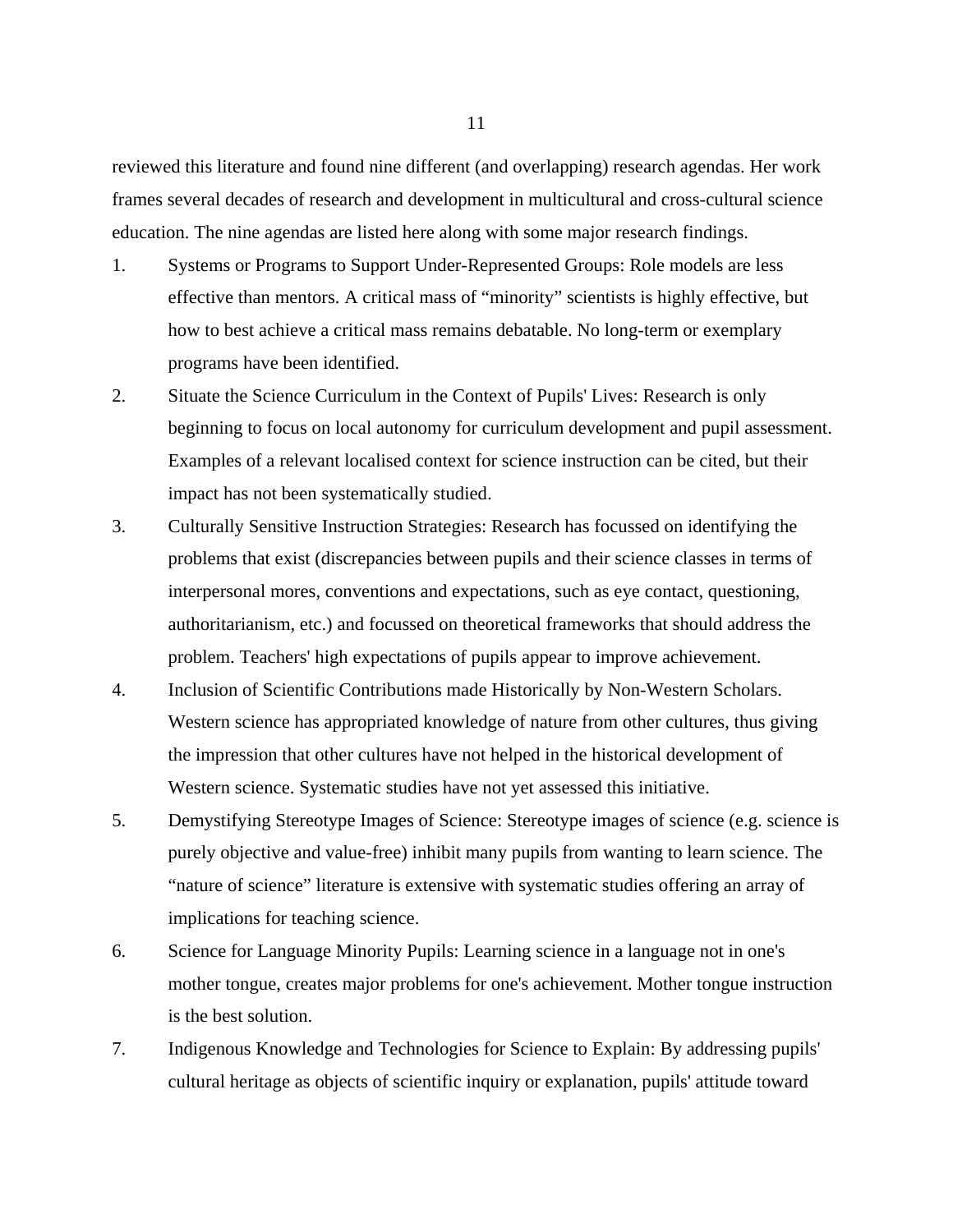science tends to improve. For instance, by simply acknowledging omens and taboos (without discussing them in terms of scientific principles) in science classrooms, pupils tend to transcend cultural barriers (to cross borders) between their Indigenous culture and the culture of science. The instructional outcome will likely be dependent collateral learning, it could be parallel collateral learning if the "truth-will-out-device" (Roth and Alexander, 1997) were used.

- 8. Compare and Bridge the Worldview of Science and the Worldviews of Pupils. Pupils' scientific preconceptions (the object of constructivist teachings) can be perfectly logical when considered in terms of a pupil's worldview, and therefore, efforts to modify the preconception will be ineffective. Effective teaching tends to use science activities that do not conflict with pupils' beliefs, or alternatively, activities that attend to those beliefs but provide bridges between them and the scientific content. The instructional outcome will likely be parallel or simultaneous collateral learning.
- 9. Explore the Content and Epistemology of Both Scientific and Indigenous Knowledge Systems: The exploration encourages pupils to identify any conflicts between the two systems and to feel secure with those conflicts. The impact on pupils has not yet been studied extensively. The instructional outcome will usually be secured collateral learning.

Agendas 1 to 6 tend to assimilate pupils into Western science, whereas agendas 7 to 9 challenge us to conceive of alternatives to assimilation (and to Fatima's rules); a challenge clarified by the concepts of cultural bordering crossing and collateral learning.

#### **Implications for Science Teaching**

 Cultural differences between a pupil and school science inspired a cross-culture pedagogical paradigm for teaching science — a conceptual ecocultural paradigm: "a state in which the growth and development of an individual's perception of knowledge is drawn from the sociocultural environment in which the learner lives and operates" (Jegede, 1995, p. 124). This approach to teaching science was recommended by Jegede primarily for Africans, by Arseculeratne (1997) for Sri Lankans, by Nelson-Barber and Estrin (1995) for Native Americans, by Pomeroy (1992) for Native Alaskans, by Ogawa (1995) for Japanese pupils, by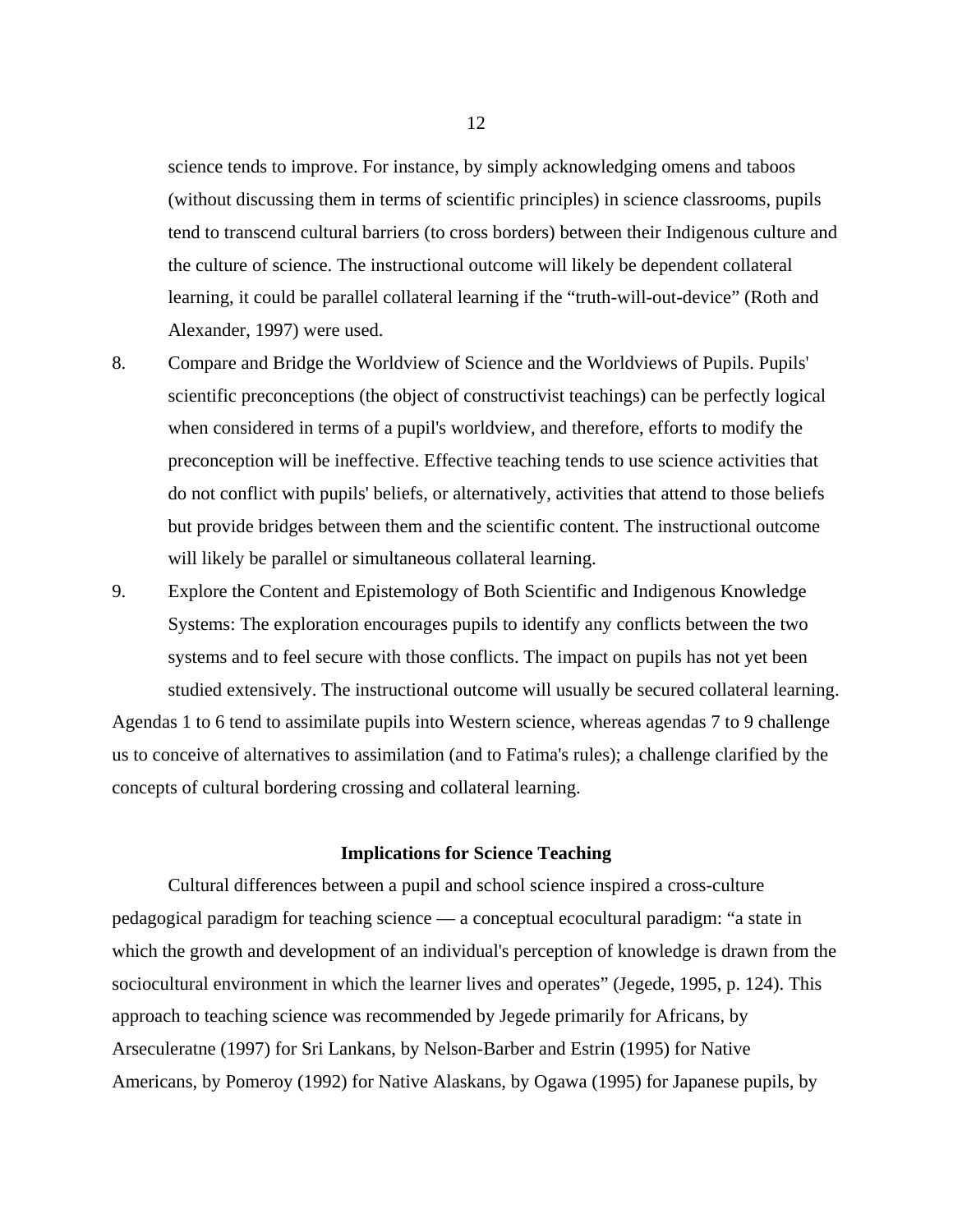George and Glasgow (1988) for Caribbeans, by Solomon (1992) for all pupils, and by Aikenhead (1996) for Western pupils who are not Potential Scientists (using Costa's [1995] category scheme). Teaching science within an ecocultural paradigm aims to empower pupils to feel at ease (in the Lugones [1987] sense of ease) in each culture, for instance, the culture of science and the pupil's Indigenous life-world cultures. According to Jegede (1995), a conceptual ecocultural paradigm consists of the following features:

- 1. generating information about the pupil's everyday environment to explain natural phenomena.
- 2. identifying and using the Indigenous scientific and technological principles, theories, and concepts within the pupil's community.
- 3. teaching the typical values of the Indigenous community in relation to, and in the practice of, science and technology as human enterprises.

Because all three features relate to Lugones' (1987) criteria for feeling at ease in a "foreign" culture, the features should help pupils negotiate their cultural borders into school science. In short, the ecocultural paradigm acknowledges cultural differences, provides emotional support for pupils, and sets the stage for cross-cultural instruction.

 Because success in science courses depends on how effectively pupils move between their life-world culture and the culture of science, other implications for teaching science (complementary to, and overlapping with, Jegede's ecocultural paradigm) have been proposed (Aikenhead, 1996, 1997b; Cobern and Aikenhead, 1997):

- 1. Make border crossings explicit for pupils.
- 2. Facilitate these border crossings.
- 3. Promote discourse so pupils are: (a) talking in their own cultural interpretive framework as well as in the framework of Western science without cultural violence, (b) immersed in either the pupils' Indigenous life-world culture or the culture of science, and (c) cognizant about which culture they are talking in at any given time.
- 4. Substantiate and build on the validity of pupils' personally and culturally constructed ways of knowing.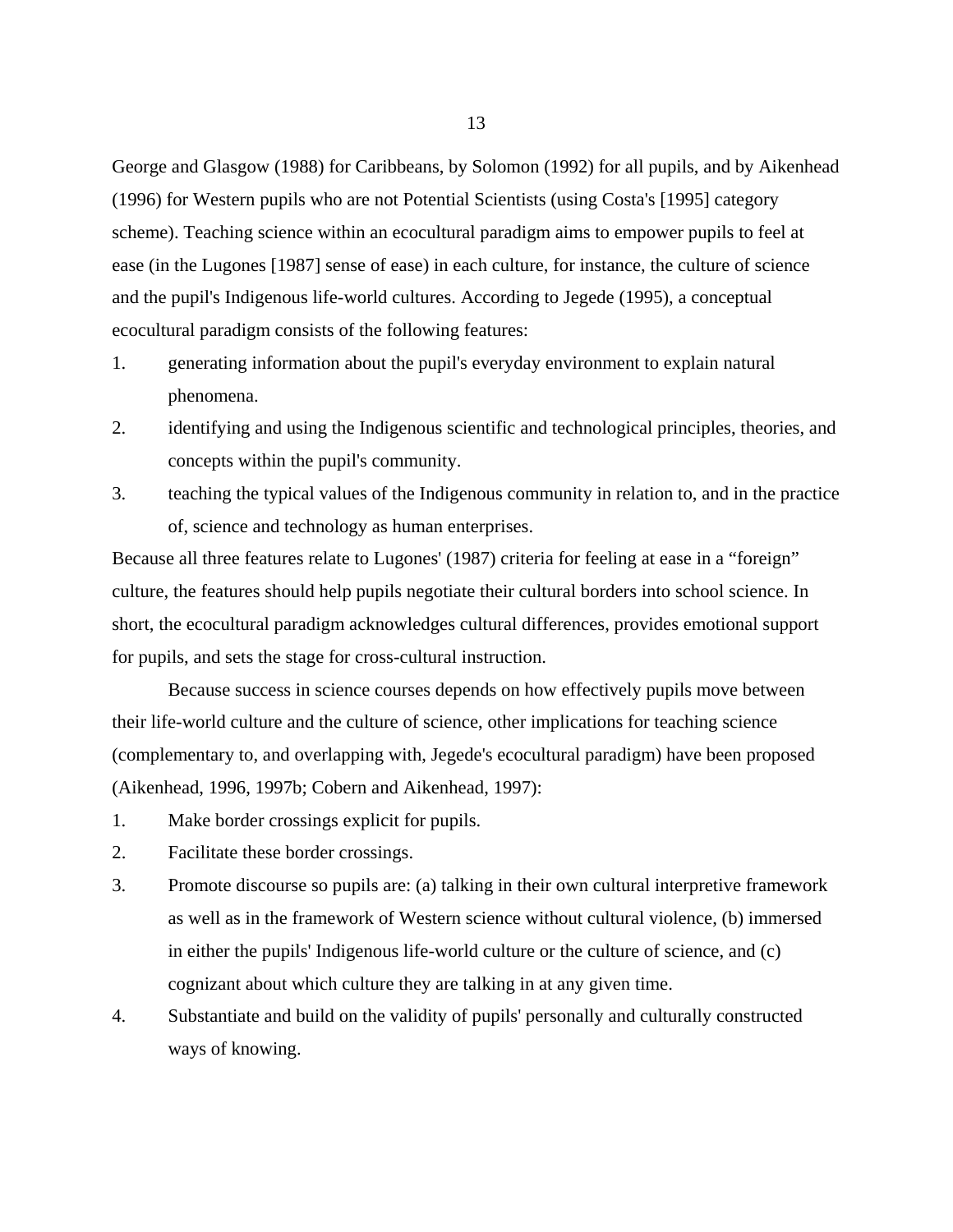5. Teach the canonical content of Western science and technology in the context of science's societal roles, for instance, science's social, political, military, colonial, and economic roles.

These implications strengthen agenda 9 in Pomeroy's (1994) cross-culture research agendas, but they may not be comfortable for pupils with a holistic outlook on knowledge (described in Aikenhead & Jegede, 1998), and they may seem foreign to many Potential Scientists who desire enculturation into science.

 The promotion of discourse among pupils was the object of extensive study by Roth (1997). He argued that the social construction of scientific knowledge required "interpretive flexibility," a multiple-world approach to understanding the existence of multiple views among people (particularly within the scientific community). Interpretive flexibility allowed pupils "to change from their everyday discourse to that of canonical science" (p. 392). Roth concluded: "We found that such changes in discourse were facilitated when pupils had the opportunity to work and talk together, but in the absence of a perceived authority which often inhibits their first attempts in trying out a new discourse" (p. 392). On the other hand, Driver et al. (1994) argued that pupils' discourse in science can be facilitated by a teacher who introduces vocabulary and syntax at appropriate places during a pupil-centred discussion. Much more research along these lines is needed to understand the function of pupil discourse in meaningful learning.

 Although the five implications listed above were originally proposed for most Western pupils (non-Potential Scientists) studying in technologically developed countries, the implications also correspond to curriculum proposals for pupils in developing countries (Jegede, 1997; Lowe, 1995; Medvitz, 1985; Yoong, 1986), as well as for pupils traditionally marginalised from science in Western industrialised countries (Atwater, 1996; Lee, 1997b).

# **Teacher as Culture Broker**

 Success in science courses depends on teachers helping pupils mediate or negotiate cultural borders and engage in some form of collateral learning. The metaphor "teacher as culture broker" was used by Stairs (1995) to analyse a teacher's role in resolving cultural conflicts that arise in cross-cultural education. A science teacher who is a culture broker will guide pupils between their life-world culture and the culture of science, and help them resolve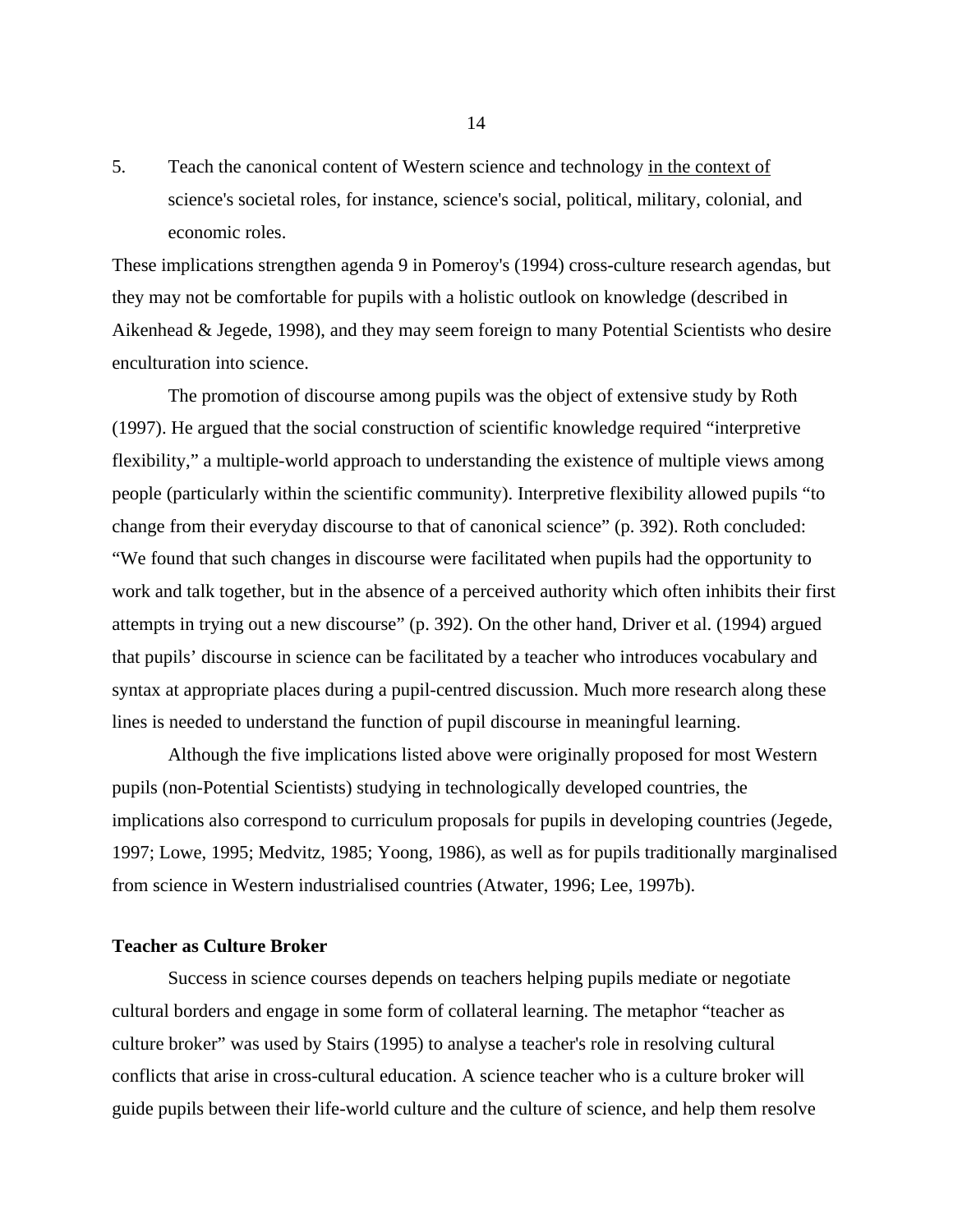any conflicts. Atwater (1996) described this role as a coordinator, facilitator, and resource person in multicultural education, while in a sociological paradigm, Kelly and Green (in press) talked about a "social mediator."

 For pupils who require a high degree of guidance when border crossing, just like tourists in a foreign country on a guided bus tour, teachers will be tour-guide culture brokers. Drawing upon Costa's (1995) scheme, we would describe their pupils as predominantly "I Don't Know" Students, and perhaps Outsiders who are amenable to becoming "I Don't Know" Students within a supportive ecocultural paradigm and with an effective culture-broker teacher. A tour-guide culture broker takes pupils to some of the principal sites in the culture of science (its significant phenomena, knowledge, skills, and values) and coaches pupils on what to look for and how to use it in their everyday lives outside of school. A tour guide helps smooth the otherwise hazardous or impossible border crossings that pupils face. A tour-guide teacher often expects that a science course will develop an appreciation of science, not unlike a music appreciation course that aims to guide pupils through the world of music and its critique, without requiring them to compose music or exhibit virtuosity with an instrument. The role of tour guide does not imply didactic teaching methods; a much wider repertoire of methods is needed (Aikenhead, 1996).

 For pupils who require much less guidance when border crossing, just like world travellers in a foreign country making their own way around, teachers will be travel-agent culture brokers. Their pupils will be predominantly Other Smart Kids, also learning within an ecocultural paradigm. A travel-agent teacher provides incentives for pupils, such as topics, issues, activities, or events that create the need to know the culture of science. The need to know establishes an academic bridge between pupils' life-worlds and the culture of science. These academic bridges represent less guidance than most "I Don't Know" Students need. Academic bridges help Other Smart Kids manage their border crossings into the culture of science. The bridges assist pupils in constructing key scientific abstractions (e.g. DNA) and assist them to be articulate in analysing or critiquing the culture of science itself. Pupils will likely perceive the sub-culture of science as interacting with other sub-cultures that form a fairly coherent unity in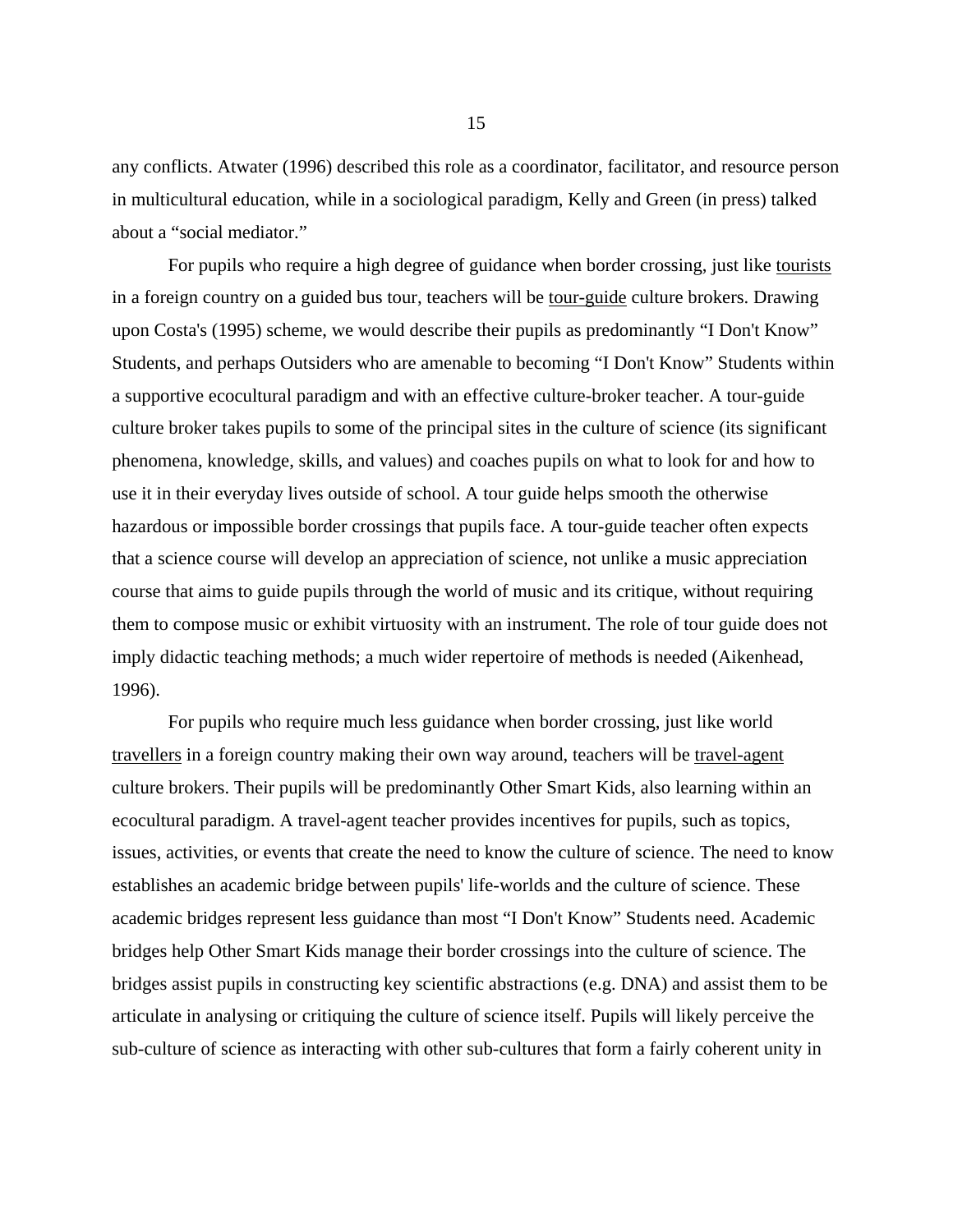their lives. The teacher's travel-agent role is one of co-learner facilitating issue-directed learning (Ritchie, 1994).

 A detailed comparison between tour-guide and travel-agent roles for culture-broker science teachers is illustrated in Aikenhead (1996). The difference between the two roles is a matter of degrees of guidance and pupil intellectual maturity, rather than different kinds of guidance or differently types of intellectual maturity. The two roles are not dichotomous. In either role, a teacher makes the culture of science accessible to pupils by methods predicated on cross-cultural instruction (Atwater, 1996; Pomeroy, 1994) and guided by Lugones' (1987) flexibility, playfulness, and feelings of ease.

 Ogawa's (1995) "multiscience" instruction supports a culture-broker role, as does Nelson-Barber and Estrin's (1995, p. 24) view of science education for Native American pupils: "The task for teachers ... becomes one of helping students mediate between their personal meanings, their own culture-based systems, and the systems of school." Culture broker is a fairly new idea, but one that can make intuitive sense to teachers. We all can imagine how we would introduce a foreigner into our own culture, under the constraints of formal schooling. The idea of culture broker has potential for helping teachers hone their existing teaching strategies, or reformulate and develop additional strategies, to harmonise with their classroom sub-culture and personal practical knowledge.

## **Interactive Teaching Strategies**

 Many specific teaching strategies for culture brokers have yet to be identified, developed, or investigated (Atwater, 1996; Battiste and Barman, 1995; Jegede, 1997; Lee, 1997b; Lee et al., 1995; Pomeroy, 1994; Snively, 1995). However, some research has taken place by people exploring the consequences of introducing interactive teaching strategies that relate school content with the pupils' everyday world. (Interactivity among pupils and content relevancy for pupils' lives are two criteria that seem to make the biggest difference to pupils' meaningful achievement in science, Aikenhead, 1994.) In Nepal, for example, a researcher introduced a strategy he called "a narrative approach" (Bajracharya and Brouwer, 1997). It was one way to create a bridge between Nepalese and Western science cultures and to facilitate border crossings between the two. The narrative approach involved small group discussions on questions as: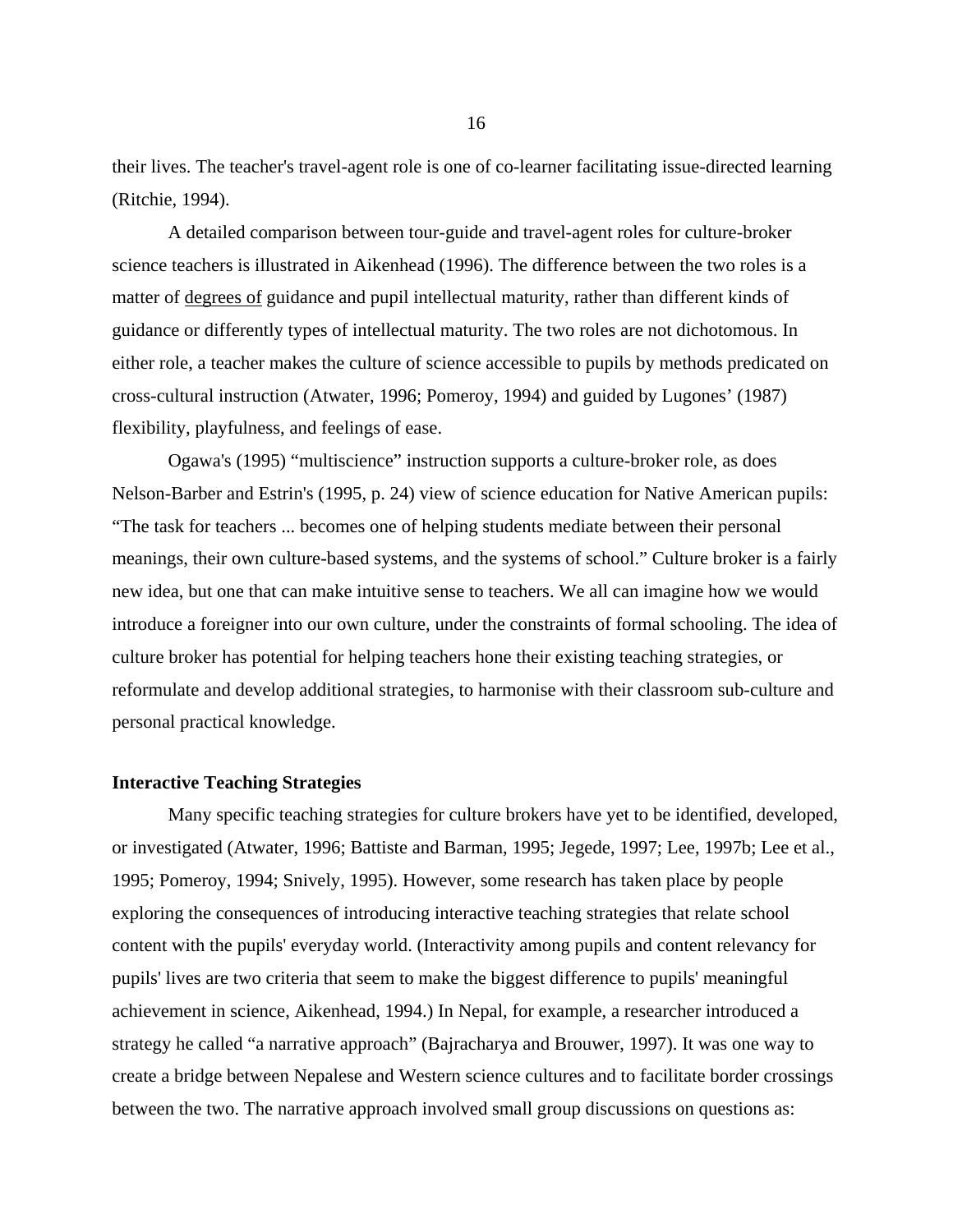"Crows don't die a natural death, do they?" (p. 436). This was Bajracharya and Brouwer's way of establishing, in small measure, a conceptual ecocultural paradigm in which Bajracharya and three volunteer teachers began to play the role of culture broker for their pupils. It is also an example of Pomeroy's (1994) agendas 7 and 8. The cultural obstacles that needed to be overcome in the Nepalese schools were also investigated by the researchers. Teaching strategies are neither culture-free nor ideologically neutral (Aikenhead, 1997a), and therefore, researchers need to be sensitive to the cultural milieu where innovations are tested.

 Another example of a strategy for culture broking in a science classroom comes from Canada, where border crossing was made concrete for pupils by a line that divided a notebook page in half forming two columns: "my ideas" and "culture of science ideas" (Aikenhead, 1996). After exploring phenomena or discussing explanations, pupils made personal notes by writing either in the "my ideas" column or in the "culture of science ideas" column, or both. Entries in the science column signified a pupil's understanding of the content, not necessarily a pupil's belief that the content is universally true (Cobern, 1996a; Ogunniyi, 1988). The dichotomised notebook page served as a type of journal which helped guide pupils' thinking and their use of language, just as a culture tour guide or travel agent would. It was up to the teacher to assess the quality of the pupils' entries in both columns; both had a place in the assessment.

 When moving back and forth over the line dividing the notebook page, a pupil consciously moves back and forth between the everyday world (the pupil's cultural identity) and the science world (the culture of science): switching terminology explicitly, switching language frameworks and conventions explicitly, switching conceptualizations explicitly, switching ontological assumptions explicitly, switching epistemologies explicitly, and switching values explicitly. This is the essence of thinking differently in two different cultures. The notebook technique by itself will not ensure smoother border crossings for pupils, but it may help a teacher develop his or her own repertoire of cross-cultural teaching strategies.

 Encouraging is Solomon's (1992) success with some pupils' learning energy concepts. She described how teachers explicitly coached pupils to move between their life-world and the science-world, accentuating flexibility, playfulness, and feelings of ease. Snively (1995)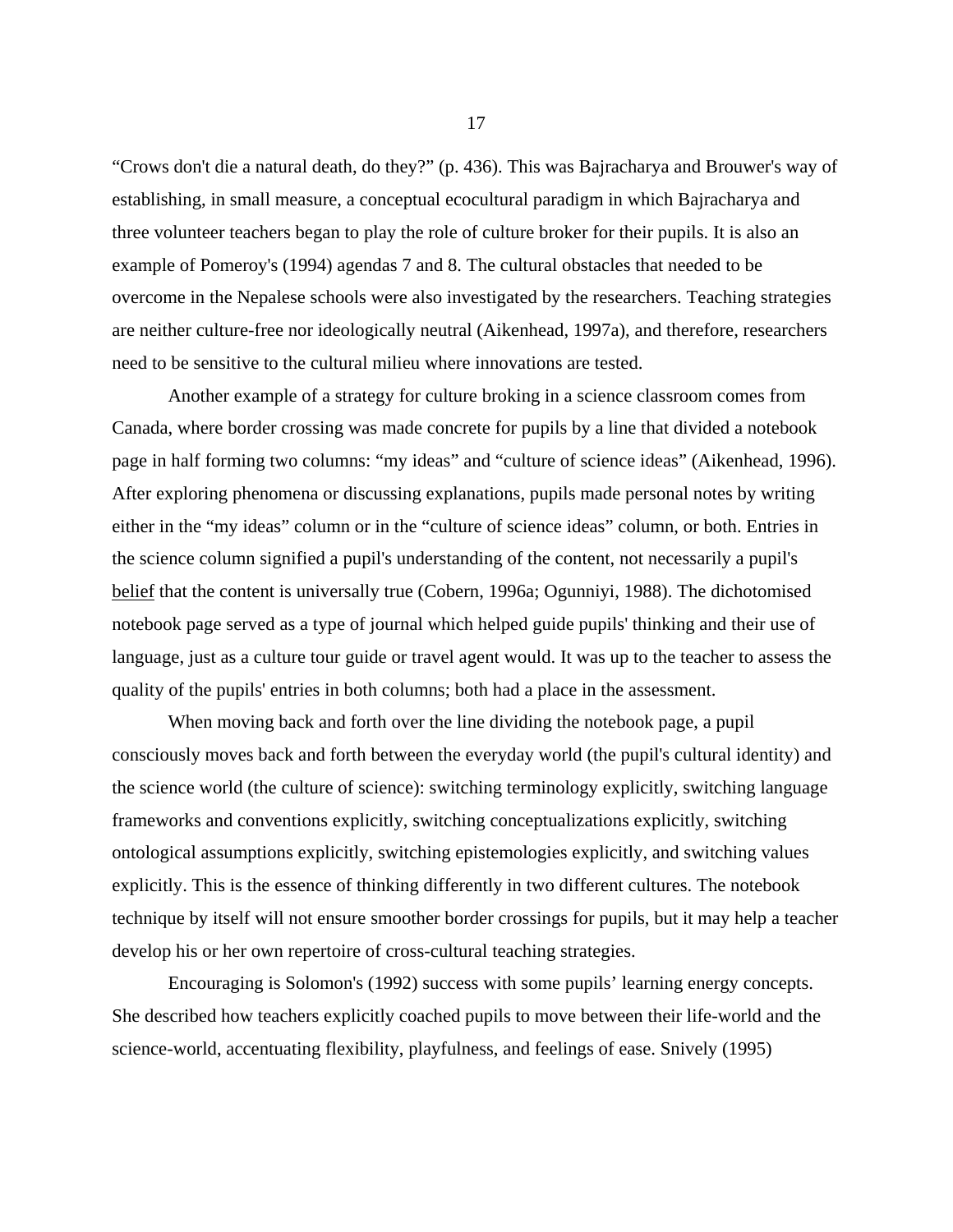delineated 15 specific instructional strategies and considerations for culture brokers to use when teaching Western science to First Nations pupils. These are summarised here:

- 1. Use a variety of materials and resources, and ensure that racially stereotyped material is either eliminated or addressed in an anti-racist fashion.
- 2. "The oral narratives and heritage of the Native community should become part of the school science experience" (p. 65). These should not be demeaned as being merely myth and legend.
- 3. "The similarities and differences and the strengths and limitations of the two traditions should be articulated and explored during instruction" (p. 66).
- 4. Teachers should give attention to the language of science and help pupils who are accustomed to an oral tradition or who have language difficulties.
- 5. "Cultural imperialism should be acknowledged" (p. 66).
- 6. Integrate discussions about science with history, morality, justice, equality, freedom, and spirituality.
- 7. Where possible, direct comparisons between classification schemes in both traditions should be made.
- 8. Show pupils how concepts such as heat, snow, and life cycles are culture-laden in both traditions.
- 9. Instruction should provide sensory experiences and experiential pupil-centred learning.
- 10. "Instruction should identify local approaches for achieving sustainability" (p. 66).
- 11. The pupil's world should be related to science instruction.
- 12. Teachers should provide a "multicultural view" of science and technology by drawing upon a variety of cultures when teaching science.
- 13. "Activities should be designed to help students recognize the likelihood of continual change, conflict, ambiguity, and increasing interdependence" (p. 66).
- 14. Interactivity among pupils should encourage them to identify their own ideas and beliefs.
- 15. "Teaching strategies should emphasize solving science and technology problems, environmental problems, resource management, and sustainable societies' problems" (p. 67). Pupil empowerment is the goal.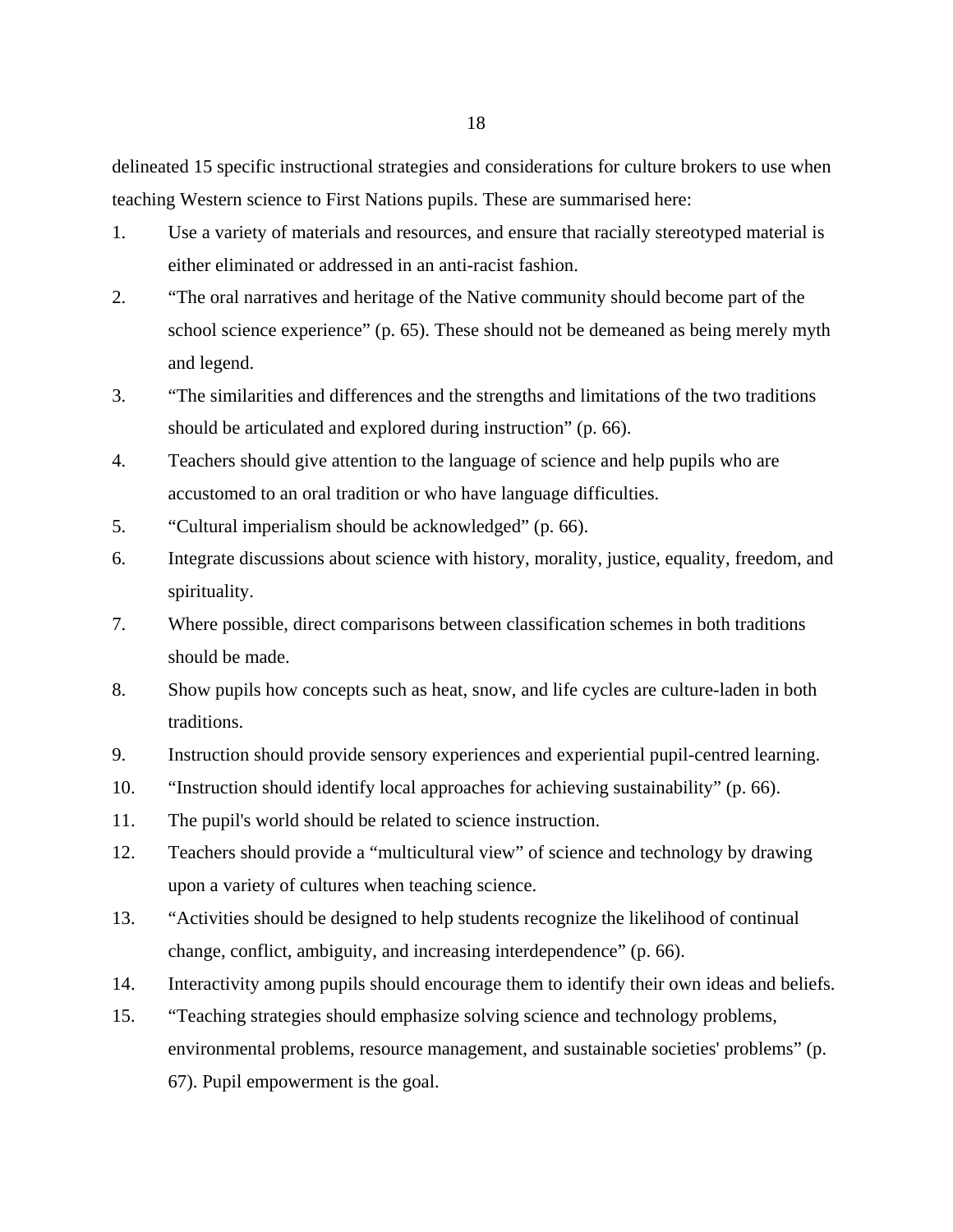Snively's ideas, grounded in research and experience, offer practical advice and extend our vision of a new pedagogy for cross-culture science teaching.

We have already recognised the negative consequences to attempts by conventional science instruction to enculturate and/or assimilate pupils into science. We subscribe to the belief that enculturation for Potential Scientists (a very small proportion of the pupil population) is in many cases desirable. Our "no assimilation" rule would not preclude us from capturing pupil interest or curiosity in science and then doing a good job at a rite-of-passage enculturation into the culture of science (Costa, 1993; Hawkins and Pea, 1987). Because the process of enculturation — producing scientists and engineers — has preoccupied the science education community (Aikenhead, 1996; Contreras and Lee, 1990; Costa, 1993; Driver et al., 1994; Hawkins and Pea, 1987; Pomeroy, 1994), the process of enculturation is given low priority in this article, except in our exploration of collateral learning. Instead we privilege Other Smart Kids, "I Don't Know" Students, and Outsiders, in all cultures; pupils who conventionally have been the target of assimilation processes because their border crossings into school science have not been smooth. Attempts to assimilate may work for Potential Scientists, but the attempts lead most other pupils to Fatima's rules. What are the alternatives to enculturation and assimilation? Two alternatives exist. The first one is acculturation, a process of intercultural borrowing or adaptation in which a person incorporates attractive content or aspects of another culture into the person's own culture (Spindler, 1987). To emphasise the empowerment of pupils and the usefulness of the incorporated content, Aikenhead (1997b) used the term "autonomous acculturation" in which:

a pupil borrows or adapts (incorporates) some content from Western science and technology because the content appears useful to him/her, thereby replacing some former indigenous views. Everyday thinking is an integrated combination of commonsense thinking and some science/technology thinking. (p. 230)

Autonomous acculturation, associated with dependent collateral learning is demonstrated in a case study of Luke, an Aboriginal boy in grade 6 studying the seashore (Snively, 1990). Luke's teacher explicitly supported the culture of his First Nation, and she helped all her pupils negotiate impossible or hazardous borders into school science. As a successful culture broker,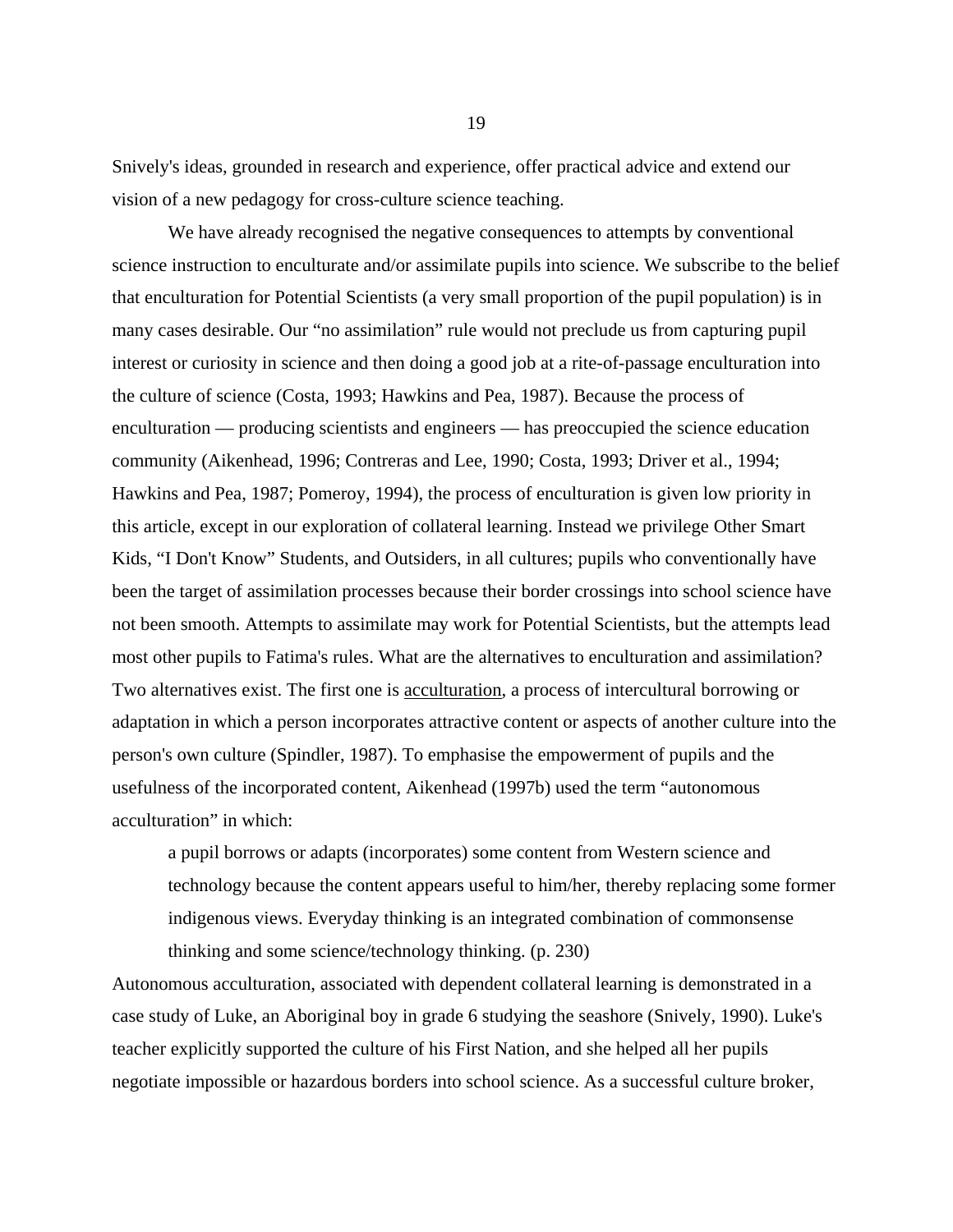she was able to transform some Outsiders into "I Don't Know" Students, or even into Other Smart Kids. Other examples of autonomous acculturation are detailed in Aikenhead (1996). One feature of acculturation's dependent collateral learning (for teachers to keep in mind) is the modification or replacement of pupil's pre-existing schemata, a modification motivated by how relevant the new schemata are to a pupil's cultural identity and life-world.

 Autonomous acculturation is not the only alternative to enculturation and assimilation. Pupils need not modify or relinquish pre-existing schemata before they understand science. In other words, pupils need not modify their cultural identity to understand and participate in some of the cultural ways of science (Ogunniyi, 1988). Instead, pupils might engage in parallel collateral learning by adding a science schema (one that conflicts with pre-existing schemata) to their long-term memory, and by compartmentalizing the science schema so no conflict is experienced (Cobern's cognitive apartheid mentioned earlier). These pupils likely learn the content of science in a way similar to an anthropologist learning a foreign culture (Medvitz, 1985, 1996). The culture of science is understood by pupils (just as anthropologists understand another culture), but scientific thinking does not guide their everyday thinking; yet these pupils can do either type of thinking, depending on the context. Thus, a different cultural process can be identified to guide science teaching strategies, a process Aikenhead (1996, p. 34) called "'anthropological' instruction of science." Pupils are placed in a position similar to that of an anthropologist. "Anthropological" instruction/learning recognises that many preconceptions are highly useful to pupils in certain contexts (Hill, 1989; Kwon, 1997). Hence, when pupils learn scientific explanations, they learn to contextualise those explanations as belonging to a "tribe" of scientists, and at the same time, pupils are invited to use their preconceptions in appropriate everyday contexts (but not science contexts). In other words, pupils are invited to use the "my ideas" column or the "culture of science ideas" column in their notebook, depending on the situation. This amounts to concept proliferation, rather than concept modification or replacement (Solomon, 1987) and has been the object of research in the situated cognition paradigm (Hennessy, 1993).

 "Anthropological" instruction may seem too academic or too removed from the everyday world to nurture feelings of ease for "I Don't Know" Students and Outsiders. It may appeal only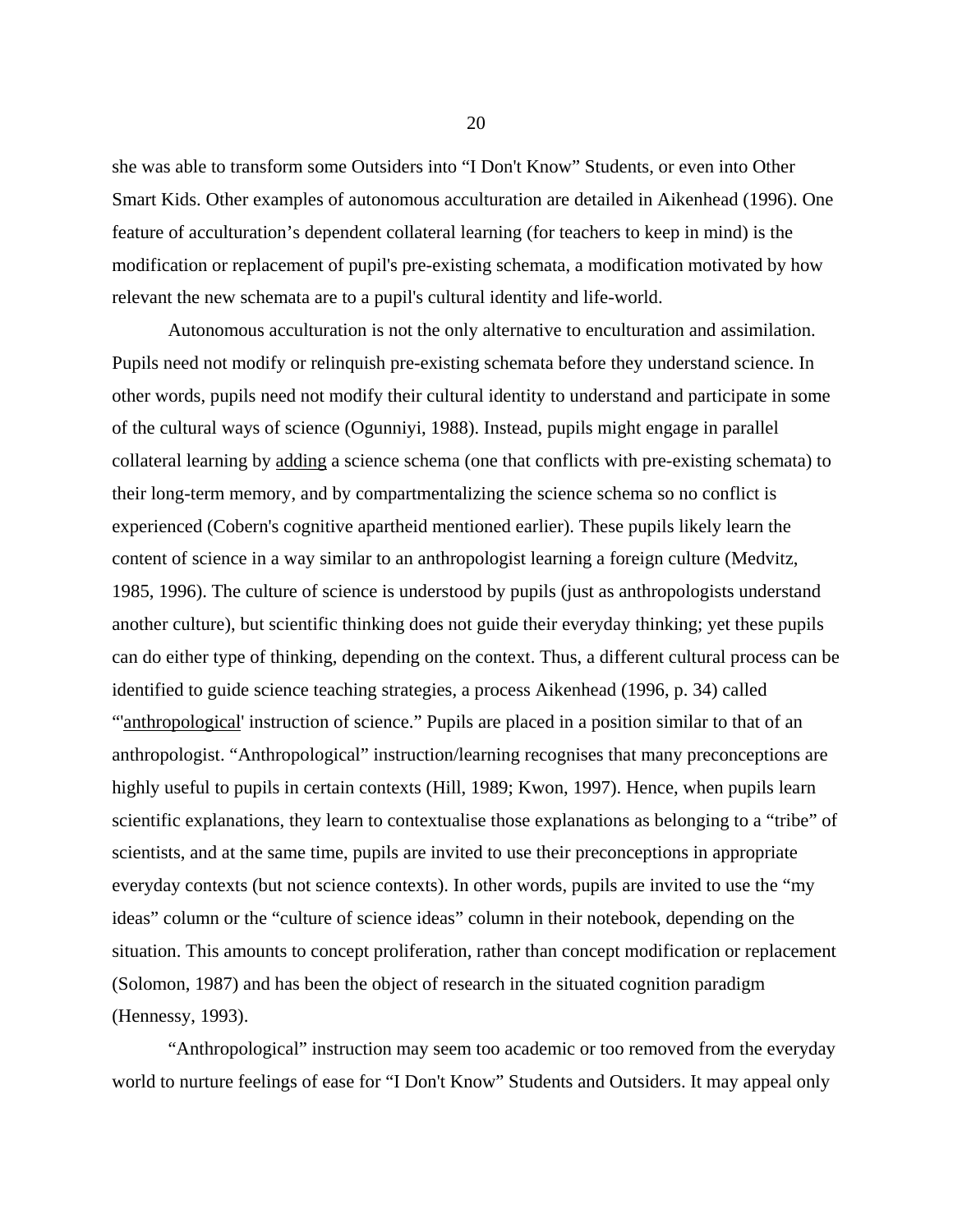to Other Smart Kids, and perhaps to some Potential Scientists. "Anthropological" instruction addresses the needs of pupils who find border crossings to be manageable or smooth. The culture of science is treated as an intellectual game.

 But the culture of science can also be treated as "a repository to be raided for what it can contribute to the achievement of practical ends" (Layton et al., 1993). For instance, the technological success of Japan in the  $20<sup>th</sup>$  century was explained by Ogunniyi et al. (1995, p. 822): "The Japanese never lost their cultural identity when introducing Western science and technology, because they introduced only the practical products of Western science and technology, never its epistemology or worldviews."

 For many pupils worldwide, conventional school science seems highly disconnected from practical ends. "Science learned in schools is learned as science in school, not as science on the farm or in the health clinic or garage" (Medvitz, 1985, p. 15). This criticism is addressed by cross-cultural science instruction that promotes parallel, simultaneous, dependent, or secured collateral learning, which may be achieved through enculturation, "anthropological" instruction/learning, or autonomous acculturation. These cultural processes rely on the effectiveness of culture brokers, such as Luke's science teacher, who make Western science accessible to all pupils in their everyday worlds by assisting them to negotiate cultural borders into school science. These pedagogical culture workers need to be brought into the research programs of cross-cultural science education. They have much to offer.

 In summary some relationships among cultural border crossing, collateral learning, and implications for science teaching are summarised in Table 1. The anthropological research conducted by Phelan et al. (1991) established four types of border crossings that pupils experience when attending school (column 1 in Table 1). Costa (1995) confirmed these results specifically for science pupils and suggested at least four categories of pupils (column 2). The next two columns depict a cultural perspective on science education associated Costa's categories by identifying three cultural processes endemic to meaningful and non-coercive learning (column 3) and by identifying three concomitant roles for science teachers to play (column 4). Collateral learning theory postulates a spectrum of cognitive experiences (parallel,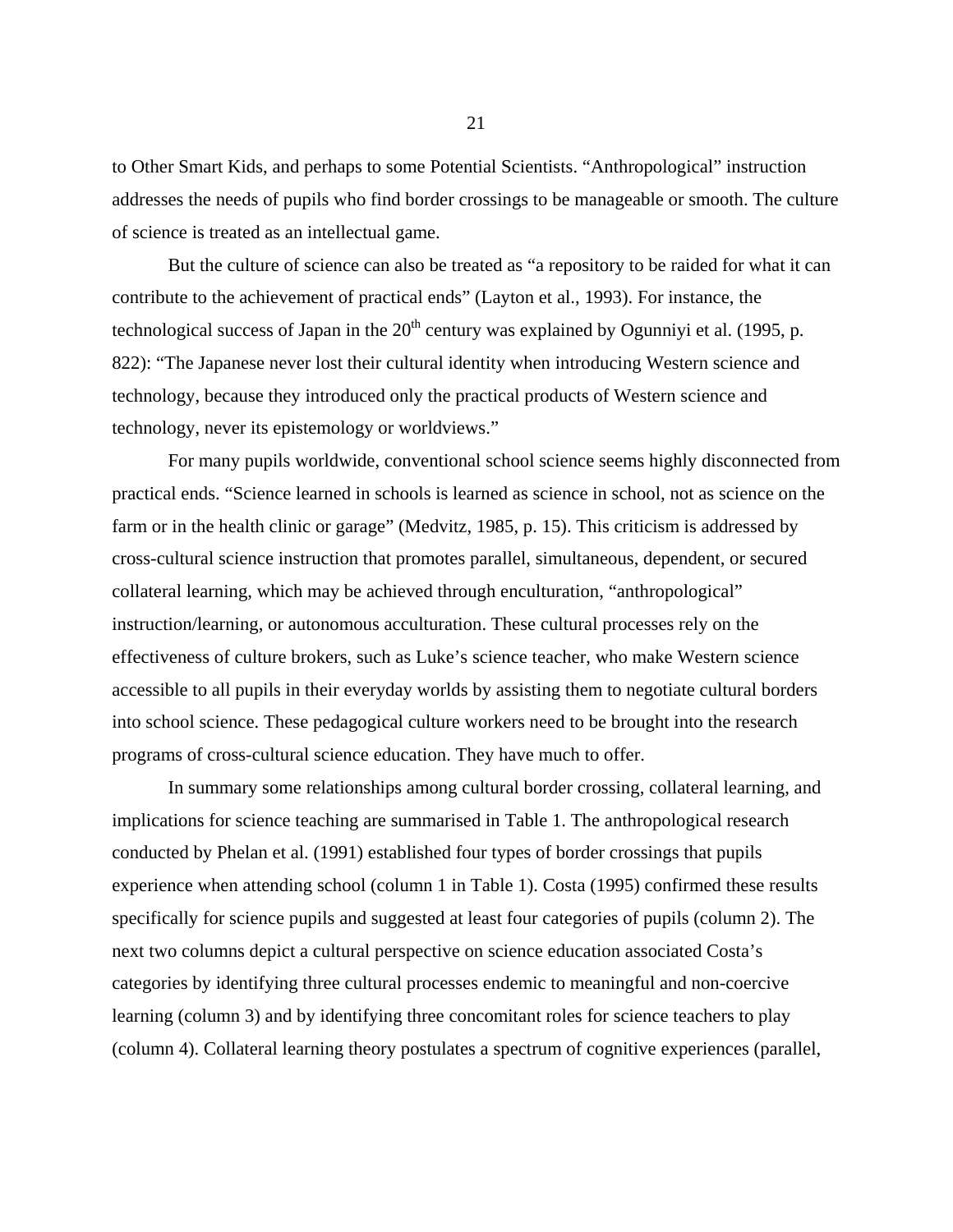simultaneous, dependent, and secured collateral learning) that helps explain cultural border crossings (column 5).

> Table 1 fits here. \_\_\_\_\_\_\_\_\_\_\_\_\_\_\_\_\_\_\_

\_\_\_\_\_\_\_\_\_\_\_\_\_\_\_\_\_\_\_

## **Curriculum and Assessment**

 Culture-broker science teachers will need a cross-cultural curriculum, a curriculum sensitive to the cultural identity of pupils (Jegede et al., 1996; Ogunniyi, 1988) and characterised by agendas 7, 8 and 9 in Pomeroy's (1994) review of multicultural and cross-cultural science education. Instead of bringing pupils into Western science and insisting they assume a scientist's perspective on nature and technology (the conventional enculturation or assimilation into science), a cross-cultural science curriculum appropriates knowledge, skills, and values from Western science and places them into a perspective that has scope and force (relevance) for pupils, that is, science for all. For instance, a unit of study or lesson could be introduced by recognizing a community's Indigenous knowledge or worldview in a way that creates a need to know Western science (Pomeroy's  $7<sup>th</sup>$  agenda).

 Alternatively, a unit of study or lesson might include Indigenous content along with Western science content to explore certain phenomena in depth (Pomeroy's 8<sup>th</sup> agenda). For example, First Nations traditional ecological knowledge (TEK) can be combined with various fields of Western science (ecology, botany, biology, medicine, and horticulture, to name a few) to give pupils an enriched understanding of nature in line with sustainable development (Corsiglia and Snively, 1995). Snively (1995) outlines a five-step process for producing a TEK unit in cross-cultural science teaching. For Western pupils who fit Costa's (1995) categories of Other Smart Kids and "I Don't Know" Students, Aikenhead (1996) provided details for critically analyzing both the students' Indigenous commonsense knowledge and the canonical content of Western science. Curriculum topics included mixtures, concentration, the logic of inference, and the manipulation of scientific data.

Exemplifying Pomeroy's  $9<sup>th</sup>$  agenda, Aikenhead (1997b), Cajete (1994), Kawagley (1995), MacIvor (1995), and Nelson-Barber and Esterin (1995) proposed for First Nations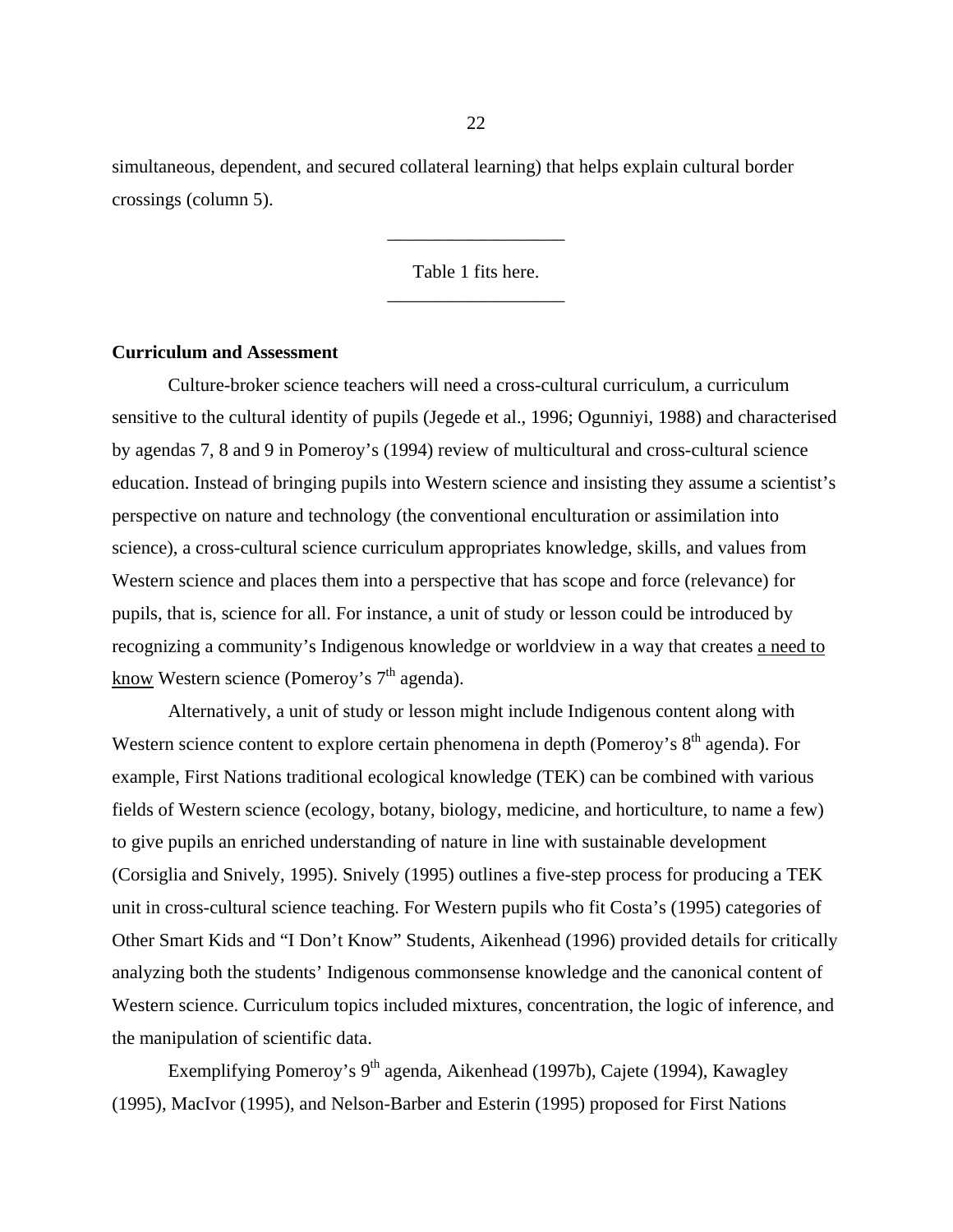pupils, and Jegede (1997) proposed for African pupils, cross-cultural STS curricula that combined Indigenous commonsense knowledge, Indigenous and Western technology, and Indigenous and Western knowledge of nature (science). Their "multiscience" approaches (Ogawa, 1995) included a reflection on the epistemology and ontological assumptions of Indigenous and Western science knowledge systems. These types of curriculum proposals should help teachers create an appropriate ecocultural paradigm for instruction. A TEK Western science curriculum could also be developed along these lines, as described by Corsiglia and Snively (1995). Curriculum development in cross-cultural science education is only in its infancy stage. Consequently, of the examples that exist, all come from local initiatives only. For example, Circles & Lines, is a grade 7 to 9 science curriculum for First Nations pupils in Ontario, Canada (Ahkwesahsne Mohawk Board of Education, 1994; Henderson, 1996).

 The assessment of pupil achievement within the cross-cultural science curricula mentioned above has been mapped out by Nelson-Barber and colleagues (1996). They offer guidance and specific recommendations for developing a culturally responsive assessment system, beginning with "treat linguistic and cultural diversity as strengths" (p. 8). An example from the Navajo Nation demonstrated the fruitfulness of "portfolio assessment." Portfolios were shown to promote pupil autonomy and reflected the context of learning, not just the process and product of learning.

#### **Summary**

 Several years back, it would have been difficult if not impossible to dwell so much on the cultural aspects of science education as we have done in this article. Many who perhaps claim to be gate keepers of Western science would have rationalised their objection with arguments ranging from the rationality and objectivity of science (the so-called marked differences between the realm of science and the realm of culture) to the universality of science (a controversial issue in itself; Stanley and Brickhouse, 1995). Contemporary changes in science education, however, have given high priority to the goal "science for all," for reasons which include equity, equality, and economic, political, and cultural realities of the modern world (UNESCO, 1994). For example, we live in a world of globalization which requires the demystification of science and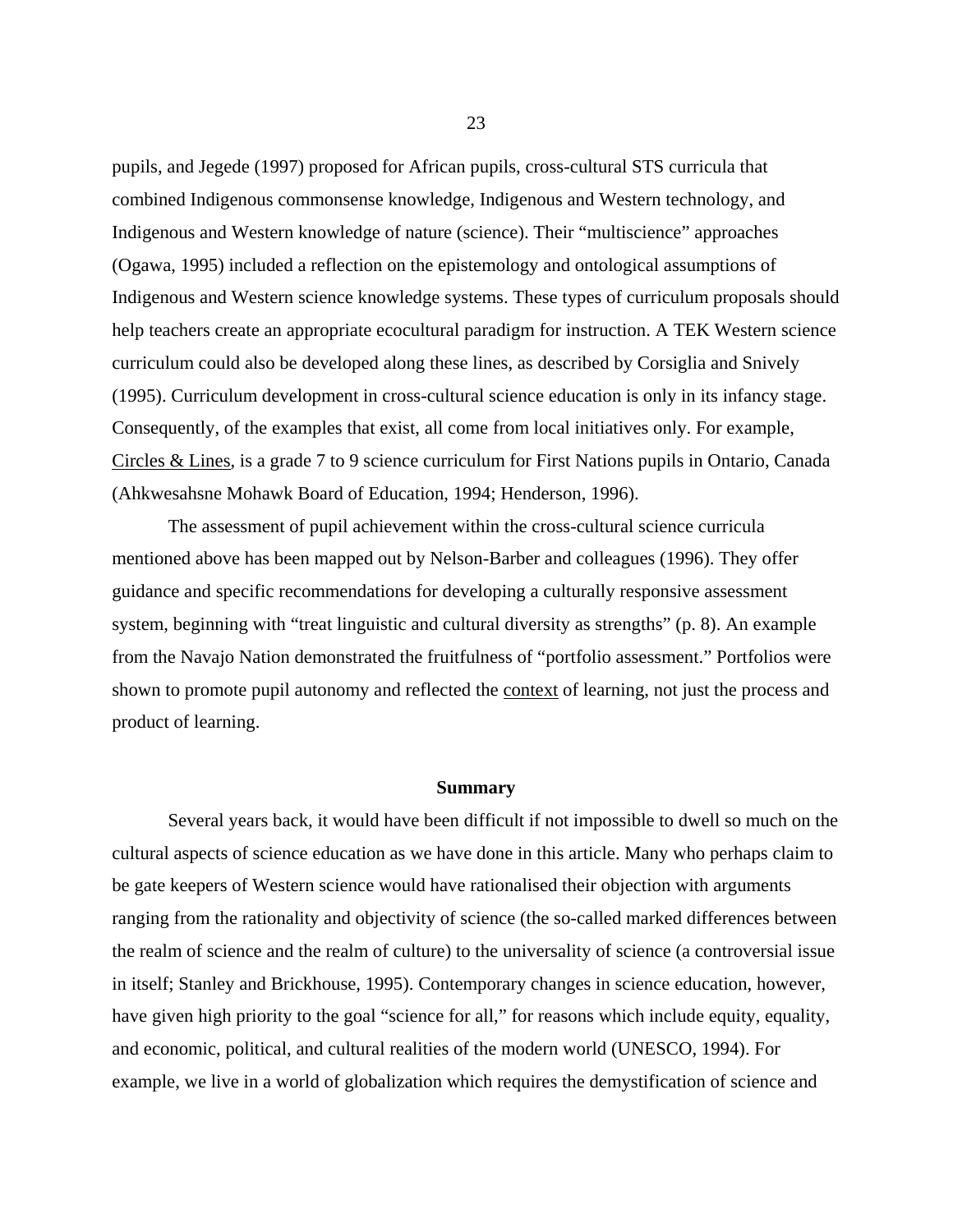the elimination of science's exclusive preserve as a place for an elite select few (Fensham, 1992). The multicultural realities of many of the world's classrooms dictate that if any nation ignores the development of a science-for-all curriculum, it does so at its own peril (KEDI, 1997).

 Whether in Africa, the South Pacific, Asia, and South America where Indigenous pupils form part of the predominant culture, or in other parts of the world such as Canada, the USA, Australia, and Europe, where the minority Indigenous populations are made to function within the dominant Western culture, science education is neither culturally appropriate nor culturally inclusive (Jegede et al., 1996). Even for pupils who come from the dominant Western culture, studying science can pose major cultural problems (Aikenhead, 1996; Costa, 1995). Worldwide, pupils are reacting to inappropriate and exclusive school science by voting with their feet. The exodus from science classes stares science teachers in their face everyday (KEDI, 1997).

 It is evident from the literature that pupils experience at least two types of culture when they study science in a formal Western type educational setting: the culture of school science and the culture of their life-world. To make meaning out of their experiences in science classrooms, pupils need to negotiate a cultural transition from their life-world into the world of school science. The ease or difficulty with which pupils make the transition (that is, the ease or difficulty with which they cross cultural borders) will determine their understanding of the subject. The absence of psychological pain leads to a smooth border crossing. At the opposite extreme, the experience of unbearable psychological pain necessitates avoidance and leads to an impossible border crossing.

 As emphasised throughout this article, cultural border crossing relates to pupils from both Indigenous and Western cultures. Life-world cultural knowledge (Shutz and Luckmann, 1973) acts as reliable prior information and as a framework through which further learning takes place. Life-world cultural knowledge affects the ease of cultural border crossing. When science culture is in harmony with a learner's life-world knowledge, learning science concepts reinforces the pupils' worldview suppositions. This, in turn, leads to enculturation (Contreras and Lee, 1990). Even for the pupils who cross cultural borders smoothly into science, however, certain factors (such as a lack of motivation, lack of interest, ineffective instructional strategies, inability to relate what is learned to the world of work) might make border crossing problematic and at odds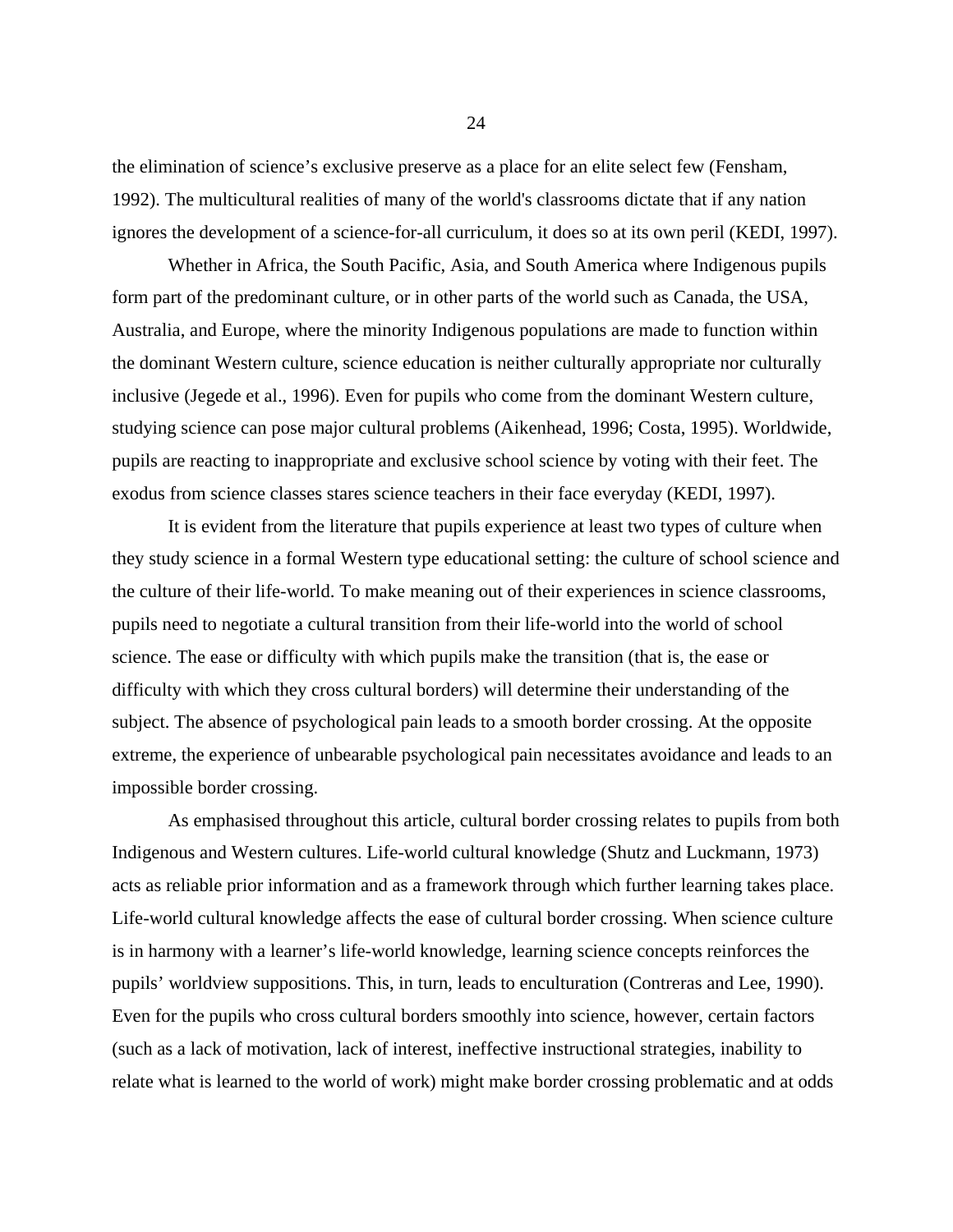with school science, as Champagne, Klopfer, and Anderson (1980) found in their study of pupils in Western societies.

 Pupils in non-Western societies confront complications in addition to the factors which engender low interest in Western societies. At home, non-Western pupils function within a lifeworld knowledge system diametrically opposed to the knowledge, skills, attitudes, values, language, etc., taught in school science — content that bears characteristics of a Western orientation (Rashed, 1997). The eco-cultural environment of non-Western learners (Jegede, 1989, 1995) determines their social and cultural imprints of how knowledge is acquired and how it is used. At school, the science concepts taught as symbolic knowledge (Shutz and Luckmann, 1973) can become a source of "cultural violence" (the explicit form of Bourdieu's [1992] "symbolic violence,") and non-empowerment (O'Loughlin, 1992), resulting in serious conflict between what pupils bring into the science classroom and what they are expected to take away from it. As a result, a large majority of pupils in non-Western societies cannot cross cultural borders smoothly into school science, and therefore, they do not learn science in the meaningful way expected of them. Instead they play some form of Fatima's rules (Larson, 1995).

 We recognise that some pupils (and they are in a very small minority) are able to smoothly negotiate the transition from their non-Western culture to the culture of science. According to Medvitz (1985), these pupils felt comfortable in each world but found themselves thinking differently in each setting. In relation to our thesis of cultural border crossing and collateral learning theory, where smooth and effortless transitions should result in a good fit between one cultural idea and the other, one can still question the acceptability of what these people experience as smooth cultural border crossings. It may well be that the attainment of secured collateral learning is being stunted.

 Science education must be culture-sensitive for it to serve the emerging global community, the norm in the next millennium. Taylor and Cobern (1998) have proposed a new perspective for science education reform called "critical enculturation" which takes a dynamic view of culture, involves a dialectical view of the process of cultural adaptation, and which must recognise the need for reciprocal accommodation of the beliefs, values and practices of modern science and the host culture. It is only through this process of mutual respect of cultures within a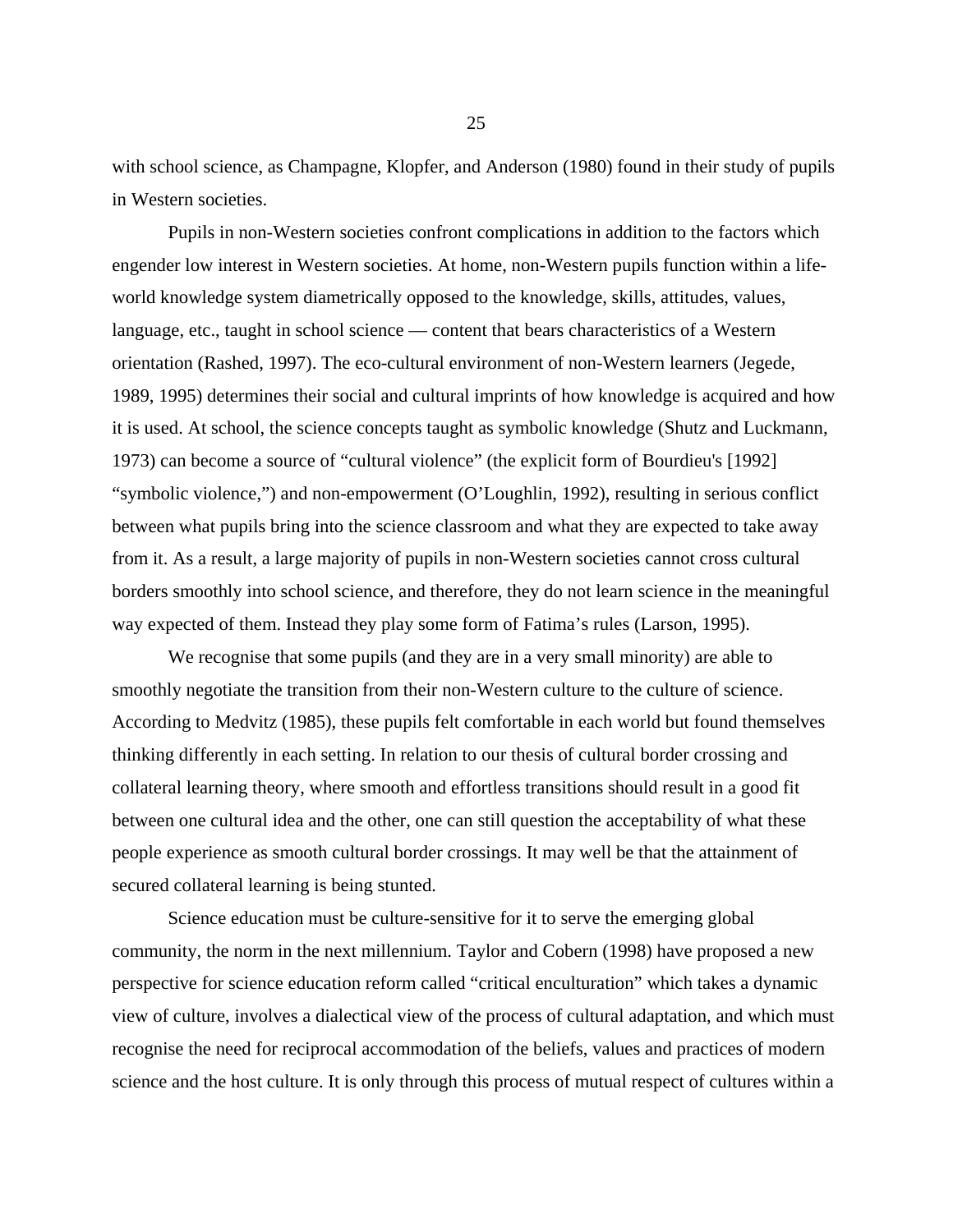multicultural environment that education for scientific culture can flourish. In this article, we have provided a modest start towards identifying the teaching and learning of science from this new perspective, in which learners attempt to transcend the borders of the culture of science and the culture of the learner's environment. Curriculum and instruction must make science more accessible to all pupils, no matter the differences with their immediate culture. Indeed, these differences as demonstrated in this article could be harnessed to provide rich, robust and holistic experiences for the learner in a multi-faceted world.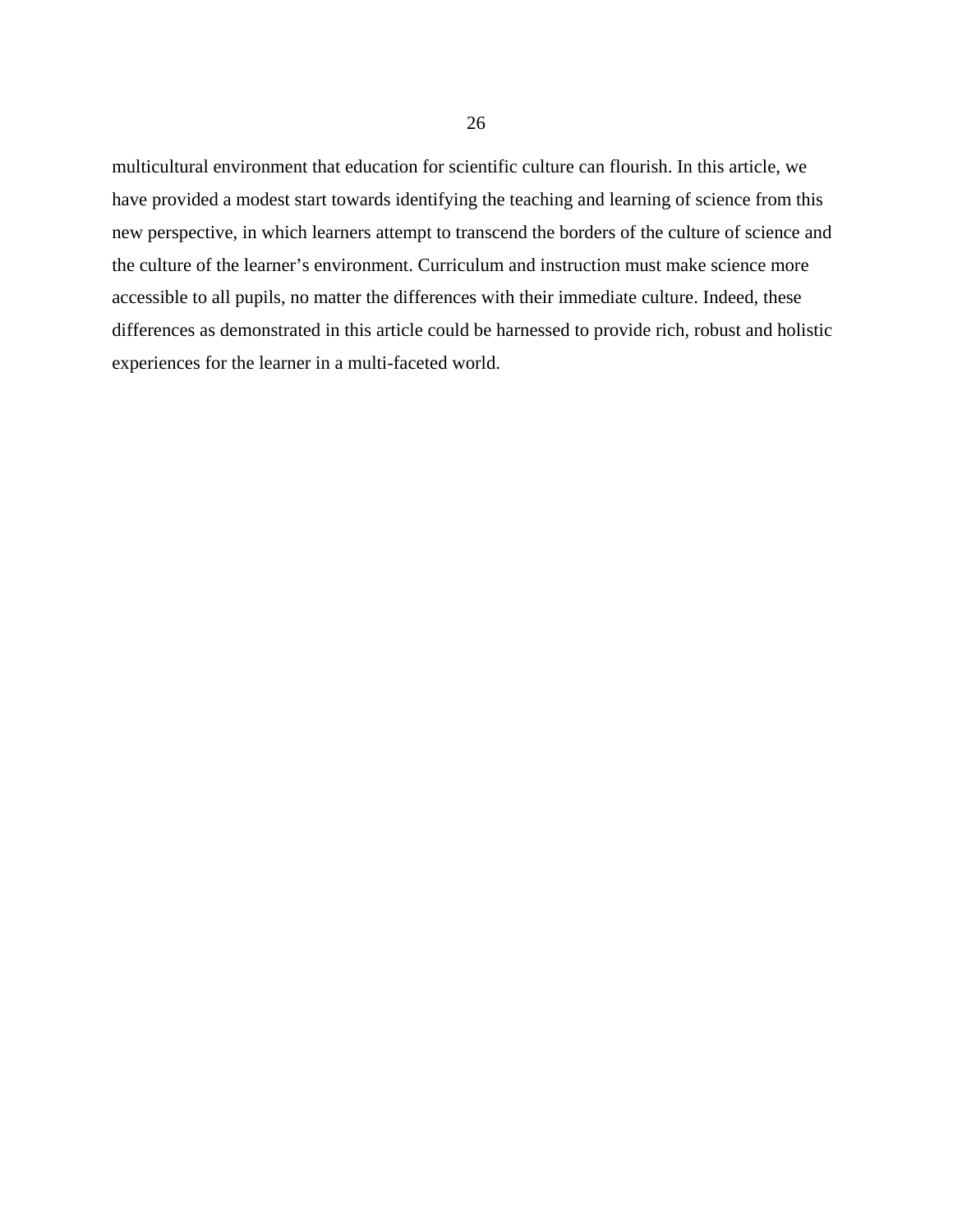- AAAS. (1989). Project 2061: Science for all Americans. Washington, DC: American Association for the Advancement of Science.
- Ahkwesahsne Mohawk Board of Education. (1994). Lines & circles. Cornwall, Ontario, Canada: Ahkwesahsne Mohawk Board of Education.
- Aikenhead, G.S. (1994). Consequences to learning science through STS: A research perspective. In J. Solomon & G. Aikenhead (Eds.), **STS** education: International perspectives on reform. New York: Teachers College Press, pp. 169-186.
- Aikenhead, G.S. (1996). Science education: Border crossing into the subculture of science. Studies in Science Education, 27, 1-52.
- Aikenhead, G.S. (1997a). Teachers, teaching strategies, and culture. In KEDI, Globalization of science education (pre-conference proceedings for the International Conference on Science Education). Seoul, Korea: Korean Educational Development Institute, pp. 133-136.
- Aikenhead, G.S. (1997b).Toward a First Nations cross-cultural science and technology curriculum. Science Education, 81, 217-238.
- Aikenhead, G.S., & Jegede, O. J. (1998). Cross-cultural science education: A cognitive explanation of a cultural phenomenon. Journal of Research in Science Teaching, (forthcoming).
- Arseculeratne, S. N. (1997). Science and technology education and scientific literacy in Sri Lanka: Concepts and problems. In E.W. Jenkins (Ed.), Innovations in science and technology education (Vol. VI). Paris: UNESCO, pp. 251-270.
- Atwater, M.M. (1996). Social constructivism: Infusion into the multicultural science education research agenda. Journal of Research in Science Teaching, 33, 821-837.
- Bajracharya, H., & Brouwer, W. (1997). A narrative approach to science teaching in Nepal. International Journal of Science Education, 19, 429-446.
- Baker, D., & Taylor, P.C.S. (1995). The effect of culture on the learning of science in nonwestern countries: The results of an integrated research review. International Journal of Science Education, 17, 695-704.
- Battiste, M., & Barman, J. (Eds.) (1995). First Nations education in Canada: The circle unfolds Vancouver, Canada: University of British Columbia Press.
- Bourdieu, P. (1992). Language and symbolic power. Cambridge, MA: Harvard University Press.
- Cajete, G. (1994). Look to the mountain. Durango, CO: Kivaki Press.
- Champagne, A.B., Klopfer, L.E., & Anderson, J. (1980). Factors influencing the learning of classical mechanics. American Journal of Physics, 48, 1074-1079.
- Cobern, W. W. (1993). Contextual constructivism: The impact of culture on the learning and teaching of science. In K. Tobin (Ed.), The practice of constructivism in science education. Washington, DC: American Association for the Advancement of Science, pp. 51-69.
- Cobern, W. W. (1994, January). Thinking about alternative constructions of science and science education. A plenary presentation for the Second Annual Southern African Association for Mathematics and Science Education Research Conference, University of Durban - Westville, Durban, South Africa.
- Cobern, W.W. (1996). Worldview theory and conceptual change in science education. Science Education, 80, 579-610.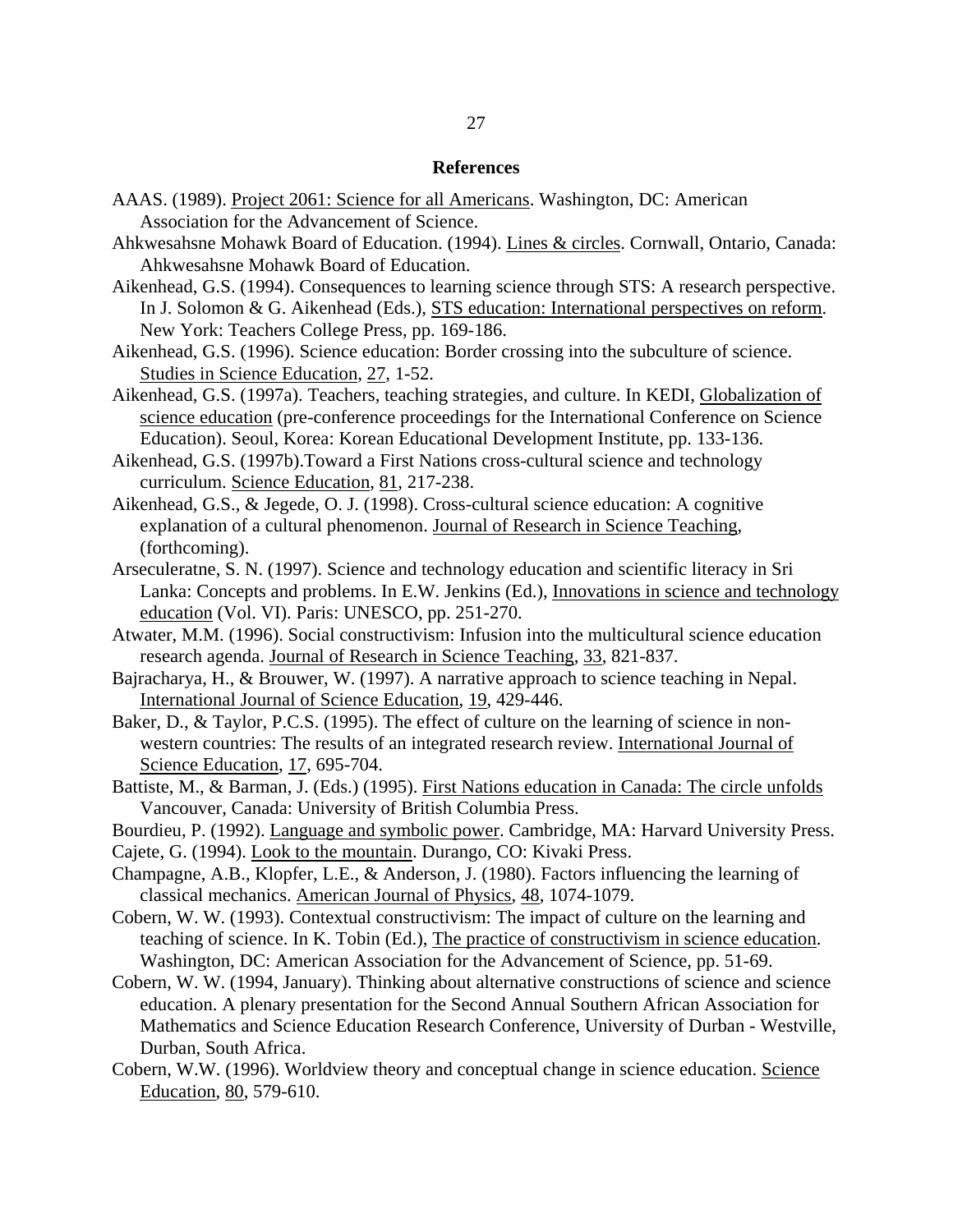- Cobern, W.W., & Aikenhead, G.S. (1998). Cultural aspects of learning science. In B.J. Fraser & K.G. Tobin (Eds.), International handbook of science education. Dordrecht, The Netherlands: Kluwer Academic Publishers, 39-52.
- Contreras, A., & Lee, O. (1990). Differential treatment of students by middle school science teachers: Unintended cultural bias. Science Education, 74(4), 433-444.
- Corsiglia, J., & Snively, G. (1995). Global lessons from the traditional science of long-resident peoples. In G. Snively & A. MacKinnon (Eds.), Thinking globally about mathematics and science education. Vancouver, Canada: University of British Columbia, Centre for the Study of Curriculum and Instruction, pp. 25-51.
- Costa, V.B. (1993). School science as a rite of passage: A new frame for familiar problems. Journal of Research in Science Teaching, 30, 649-668.
- Costa, V.B. (1995). When science is "another world": Relationships between worlds of family, friends, school, and science. Science Education, 79, 313-333.
- Crozier-Hogle, L., & Wilson, D.B. (1996). Surviving in two worlds. Austin, TX: University of Texas Press.
- Driver, R. (1979). Cultural diversity and the teaching of science. In H. Trueba & C. Barnett-Mizrahi (Eds.). Bilingual multicultural education and the classroom teacher: From theory to practice. Rowley, MA: Newberry.
- Driver, R., Asoko, H., Leach, J., Mortimer, E., & Scott, P. (1994). Constructing scientific knowledge in the classroom. Educational Researcher, 23(7), 5-12.
- Feldman, A. & Atkin, J. M. (1993). Research in science education in the USA*.* Journal of Curriculum Studies, 25, 281-289.
- Fensham, P.J. (1992). Science and technology. In P.W. Jackson (Ed.), Handbook of research on curriculum. New York: Macmillan, pp. 789-829.
- Geertz, C. (1973). The interpretation of culture. New York: Basic Books.
- George, J., & Glasgow, J. (1988). Street science and conventional science in the West Indies. Studies in Science Education, 15, 109-118.
- Giroux, H. (1992). Border crossings: Cultural workers and the politics of education. New York: Routledge.
- Glaser, R. (1991). The maturing of the relationship between the science of learning and cognition and educational practice. Learning and Instruction, 1, 129-144.
- Hawkins, J., & Pea, R.D. (1987). Tools for bridging the cultures of everyday and scientific thinking. Journal of Research in Science Teaching, 24, 291-307.
- Henderson, M. (1996, September). Ahkwesahsne math & science pilot project. Canadian Aboriginal Science and Technology Society's  $4<sup>th</sup>$  annual conference proceedings. Vancouver, Canada: First Nations House of Learning, University of British Columbia.
- Hennessy, S. (1993). Situated cognition and cognitive apprenticeship: Implications for classroom learning. Studies in Science Education, 22, 1-41.
- Hewson, M.G. (1988). The ecological context of knowledge: Implications for learning science in developing countries. Journal of Curriculum Studies, 20, 317-326.
- Hodson, D. (1993). In search of a rationale for multicultural science education. Science Education, 77, 685-711.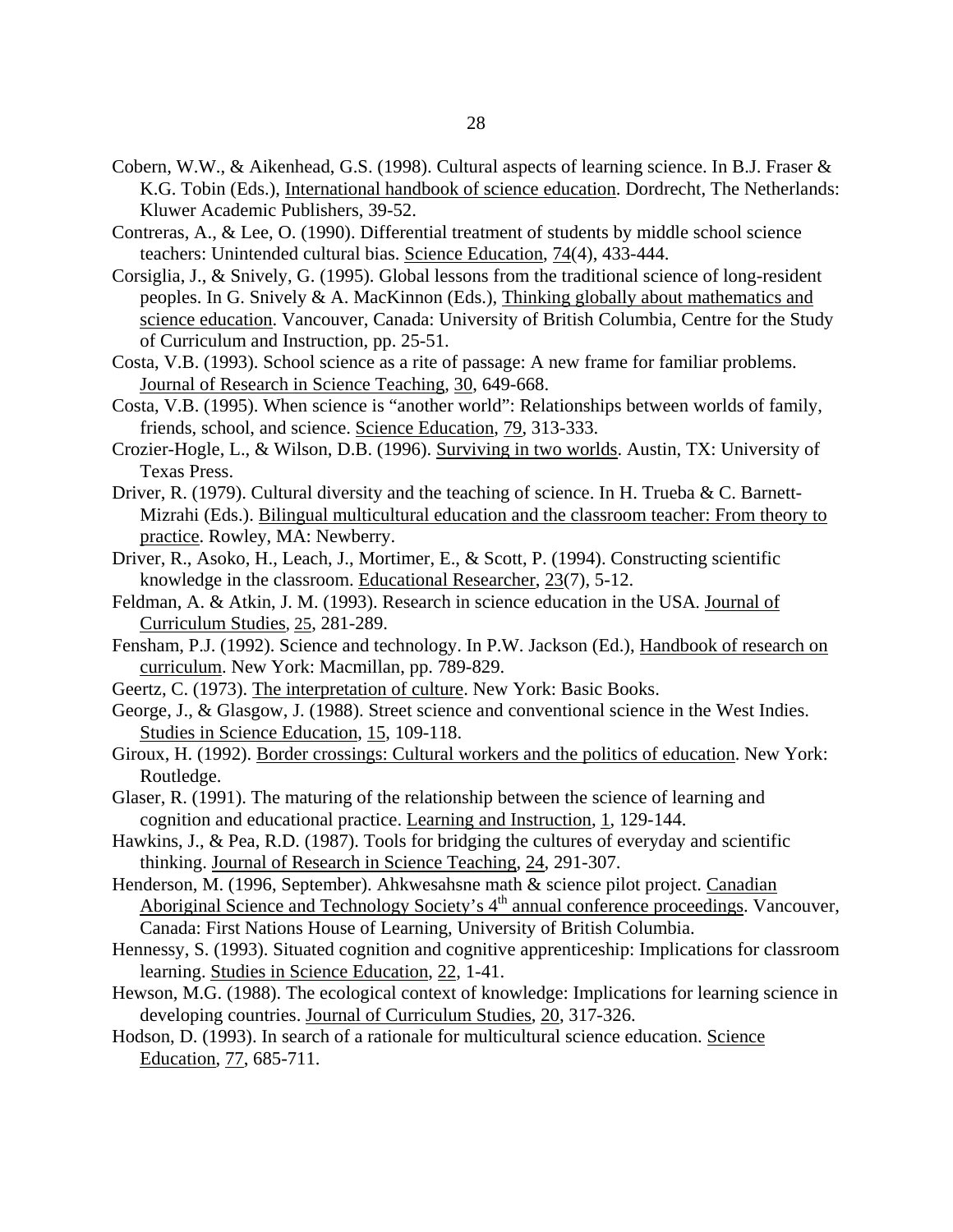- Jegede, O.J. (1989). Toward a philosophical basis for science education of the 1990's: An African view-point. In Don Emil Herget (Ed.), The history and philosophy of science in science teaching. Tallahassee, Florida: Florida State University, pp. 185-198.
- Jegede, O. (1995). Collateral learning and the eco-cultural paradigm in science and mathematics education in Africa. Studies in Science Education, 25, 97-137.
- Jegede, O. (1996, November). Whose education, whose worldview, and whose framework:? An indigenous perspective on learning. A paper presented at the conference on "Pathways: Indigenous Education: Past, Present, Future," University of Southern Queensland, Toowoomba, Australia.
- Jegede, O. (1997). School science and the development of scientific culture: A review of contemporary science education in Africa. International Journal of Science Education, 19, 1- 20.
- Jegede, O., et al. (1996, August). Towards a culturally sensitive and relevant science  $&$ technology education. A symposium held within the  $8<sup>th</sup>$  symposium of the International Organization for Science and Technology Education (IOSTE), Edmonton, Canada.
- Jegede, O. J. & Okebukola, P. A. O. (1989). Some socio-cultural factors militating against drift towards science and technology in secondary schools. Research in Science and Technological Education, 7, 141-151.
- Jegede, O.J., & Okebukola, P.A. (1991). The effect of instruction on socio-cultural belief hindering the learning of science. Journal of Research in Science Teaching, 28, 275-285.
- Kaunda, K. (1966). Humanism in Zambia. Lusaka: Zambian IS.
- Kawagley, O. (1990). Yup'ik ways of knowing. Canadian Journal of Native Education, 17(2), 5- 17.
- Kawagley, O. (1995). A Yupiaq worldview. Prospect Heights, IL: Waveland Press.
- KEDI (Korean Educational Development Institute). (1997, May). Globalization of science education. Pre-conference proceedings for the International Conference on Science Education, Seoul, Korea.
- Kelly, G.J., & Green, J. (in press). The social nature of knowing: Toward a sociocultural perspective on conceptual change and knowledge construction. In B. Guzzetti & C. Hynd (Eds.), Theoretical perspectives on conceptual change. Mahwah, NJ: Lawrence Erlbaum.
- Larson, J.O. (1995, April). Fatima's rules and other elements of an unintended chemistry curriculum. Paper presented at the American Educational Research Association annual meeting, San Francisco.
- Layton, D., Jenkins, E., Macgill, S., & Davey, A. (1993). Inarticulate science? Driffield, East Yorkshire, UK: Studies in Education.
- Lee, O. (1997a). Diversity and equity for Asian American students in science education. Science Education, 81, 107-122.
- Lee, O. (1997b). Scientific literacy for all: What is it, and how can we achieve it? Journal of Research in Science Teaching, 34, 219-222.
- Lee, O., Fradd, S.H., & Sutman, F.X. (1995). Science knowledge and cognitive strategy use among culturally and linguistically diverse students. Journal of Research in Science Teaching, 32, 797-816.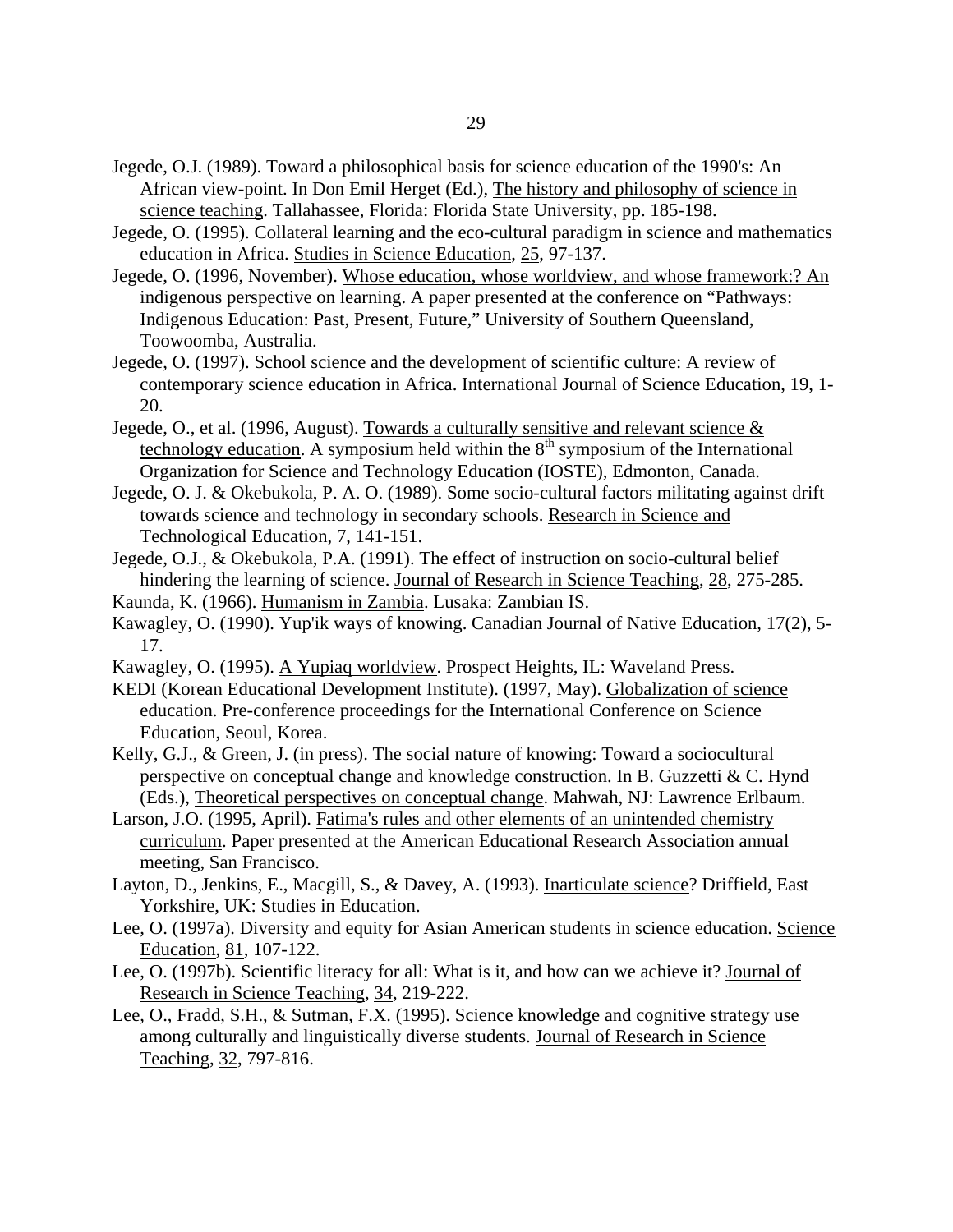- Linn, M.C., & Burbules, N. (1993). Construction of knowledge and group learning. In K. Tobin (Ed.). The practice of constructivism in science education. Washington, DC: American Association for the Advancement of Science Press.
- Loughran, J. & Derry, N. (1997). Researching teaching for understanding: The students' perspective. International Journal of Science Education, 19, 925-938.
- Lowe, J.A. (1995). The impact of school science on the world-view of Solomon Island students. Prospects, 15, 653-667.
- Lugones, M. (1987). Playfulness, "world"-travelling, and loving perception. Hypatia, 2(2), 3-19.
- MacIvor, M. (1995). Redefining science education for Aboriginal students. In M. Battiste & J. Barman (Eds.), First Nations education in Canada: The circle unfolds. Vancouver, Canada: University of British Columbia Press, pp. 73-98.
- Maddock, M.N. (1981). Science education: An anthropological viewpoint. Studies in Science Education, 8, 1-26.
- McTaggart, R. (1991). Western institutional impediments to Australian Aboriginal education. Journal of Curriculum Studies, 23, 297-325.
- Medvitz, A.G. (1985, August). Problems in the application of science education to national development. Paper presented at the Institute of Development Studies, University of Nairobi, Kenya.
- Medvitz, A.G. (1996, August). Science, schools and culture: The complexity of reform in science education. A paper presented to the  $8<sup>th</sup>$  symposium of the International Organization for Science and Technology Education (IOSTE), Edmonton, Canada.
- Nelson-Barber, S. & Estrin, E.T. (1995). Culturally responsive mathematics and science education for Native students. San Francisco: Far West Laboratory for Education Research and Development.
- Ogawa, M. (1986). Toward a new rationale of science education in a non-western society. European Journal of Science Education, 8, 113-119.
- Ogawa, M. (1995). Science education in a multi-science perspective. Science Education, 79, 583-593.
- Ogbu, J.U. (1992). Understanding cultural diversity and learning. Educational Researcher, 21(8), 5-14, 24.
- Ogunniyi, M. B. (1988). Adapting western science to traditional African culture. International Journal of Science Education, 10, 1-9.
- Ogunniyi , M.B., Jegede, O., Ogawa, M., Yandila, C.D., & Oladele, F.K. (1995). Nature of worldview presuppositions among science teachers in Botswanna, Indonesia, Japan, Nigeria, and the Philippines. Journal of Research in Science Teaching, 32, 817-831.
- Okebukola, P.A.O. & Jegede, O. J. (1990). Eco-cultural influences upon students' concept attainment in science. Journal of Research in Science Teaching, 27, 661-669.
- O'Loughlin, M. (1992). Rethinking science education: Beyond Piagetian constructivism toward a sociocultural model of teaching and learning. Journal of Research in Science Teaching, 29, 791-820.
- Pfundt, H., & Duit, R. (1994). Students' alternative frameworks and science education.  $(4<sup>th</sup>$  ed.) Kiel, Germany: Institute for Science Education.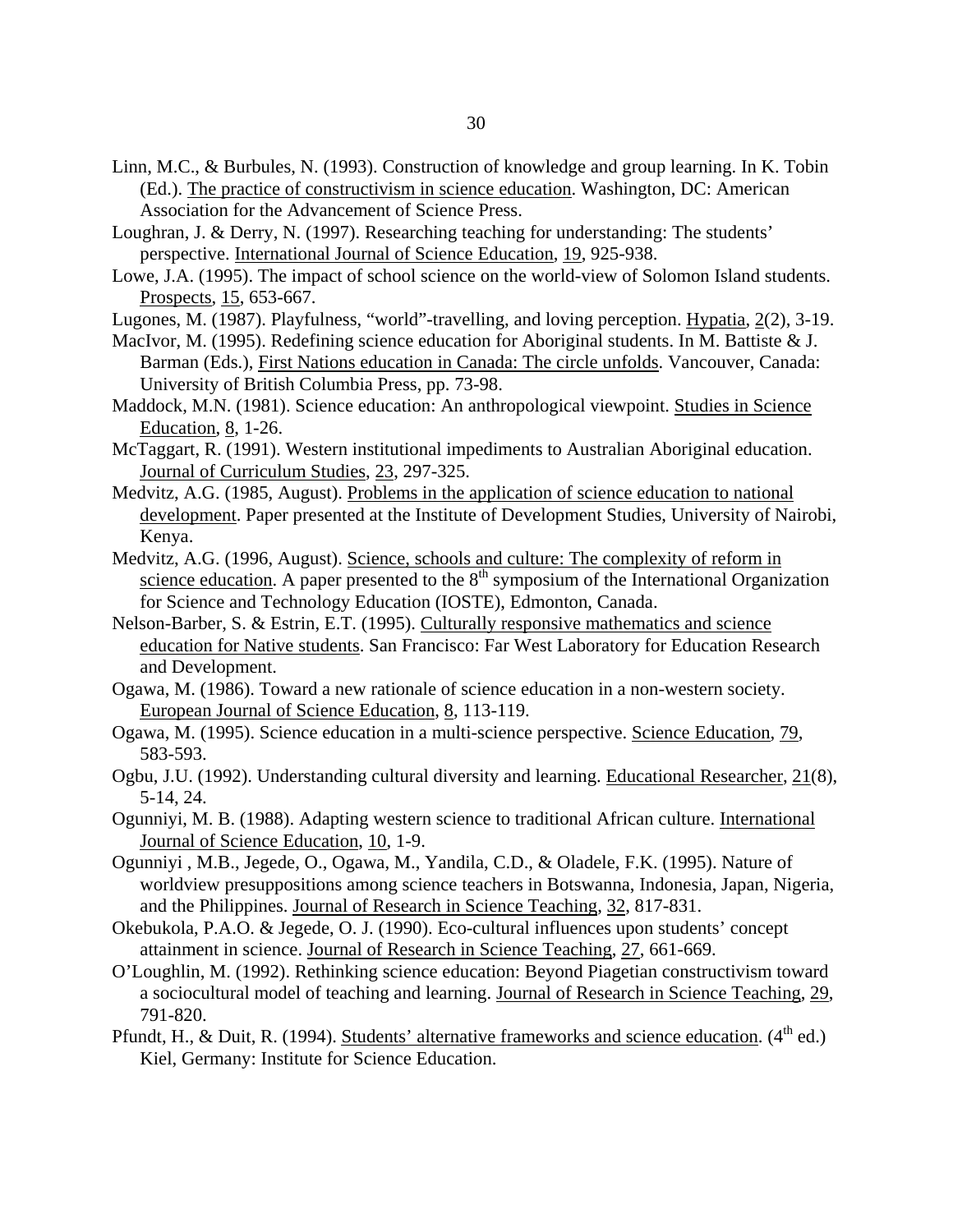- Phelan, P., Davidson, A., & Cao, H. (1991). Students' multiple worlds: Negotiating the boundaries of family, peer, and school cultures. Anthropology and Education Quarterly, 22, 224-250.
- Philips, S.U. (1972). Participant structures and communicative competence: Warm Springs children in community and classroom. In C.B. Cazden, V.P. John, & D. Hymes (Eds.), Functions of language in the classroom. New York: Teachers College Press, pp. 370-394.
- Pickering, A. (Ed.) (1992). Science as practice and culture. Chicago: University of Chicago Press.
- Pomeroy, D. (1992). Science across cultures: Building bridges between traditional Western and Alaskan Native sciences. In G.L.C. Hills (Ed.), History and philosophy of science in science education Vol. II. Kingston, Ontario, Canada: Faculty of Education, Queen's University, pp. 257-268.
- Pomeroy, D. (1994). Science education and cultural diversity: Mapping the field. Studies in Science Education, 24, 49-73.
- Pomeroy, D. (1997). STL in a culturally diverse world. In E.W. Jenkins (Ed.), Innovations in science and technology education (Vol. VI). Paris: UNESCO, pp. 59-76.
- Rashed, R. (1997). Science as a western phenomenon. In H. Selin (Ed.), Encyclopaedia of the history of science, technology, and medicine in non-western cultures. Dordrecht: The Netherlands, Kluwer Academic Publishers, pp. 884-890.
- Ritchie, S.M. (1994). Metaphor as a tool for constructivist science teaching. International Journal of Science Education, 16, 293-303.
- Roth, W-M. (1977). From everyday science to science education: How science and technology studies inspired curriculum design and classroom research. Science & Education 6, 373-396.
- Roth, W-M., & Alexander, T. (1997) The interaction of students' scientific and religious discourses: Two case studies. International Journal of Science Education, 19, 125-146.
- Shutz, A., & Luckmann, T. (1973). Structures of the life world. London: Heinemann.
- Snively, G. (1990). Traditional Native Indian beliefs, cultural values, and science instruction. Canadian Journal of Native Education, 17(1), 44-59.
- Snively, G. (1995). Bridging traditional science and western science in the multicultural classroom. In G. Snively & A. MacKinnon (Eds.), Thinking globally about mathematics and science education. Vancouver, Canada: Centre for the Study of Curriculum & Instruction, University of British Columbia, pp. 53-75.
- Solomon, J. (1983). Learning about energy: How pupils think in two domains. European Journal of Science Education, 5, 49-59.
- Solomon, J. (1987). Social influences on the construction of pupil's understanding of science. Studies in Science Education, 14, 63-82.
- Solomon, J. (1992). Getting to know about energy. London: Falmer Press.
- Spindler, G. (1987). Education and cultural process: Anthropological approaches (2nd Ed.). Prospect Heights, IL: Waveland Press.
- Stairs, A. (1995). Learning processes and teaching roles in Native education: Cultural base and cultural brokerage. In M. Battiste & J. Barman (Eds.), First Nations education in Canada: The circle unfolds. Vancouver, Canada: University of British Columbia Press, pp. 139-153.
- Stanley, W.B., & Brickhouse, N.W. (1995). Science education without foundations: A response to Loving. Science Education, 79, 349-354.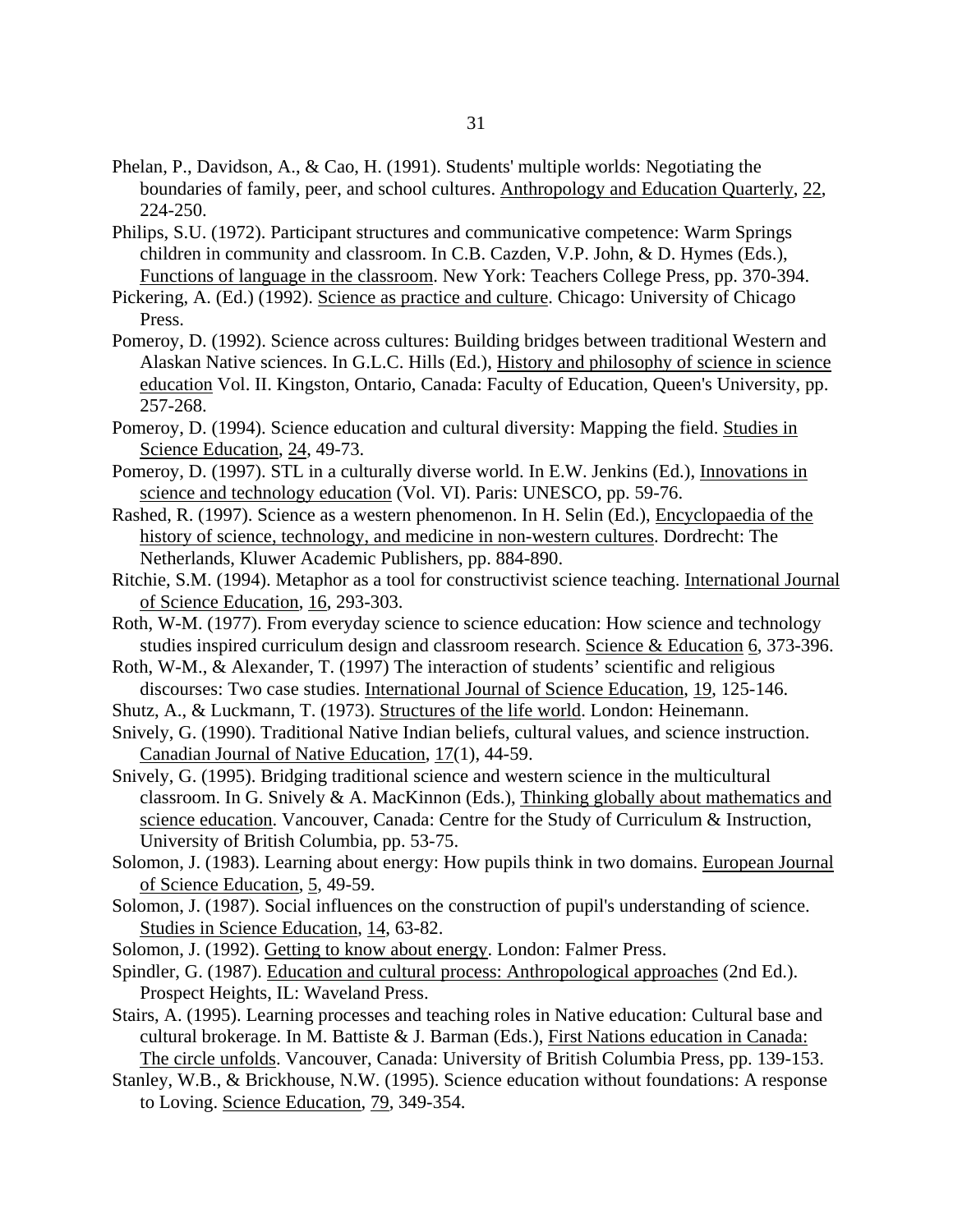- Taylor, P.C. & Cobern, W.W. (1998). Towards a critical science education. In W.W. Cobern (Ed.), Cultural perspectives on science education. Dordrecht, The Netherlands: Kluwer Academic Press.
- Tobin, K. (1996). Cultural perspectives on the teaching and learning of science. In M. Ogawa (Ed.), Traditional culture, science & technology, and development: Toward a new literacy for science & technology. Tokyo: Research Project STS, Tokyo Institute of Technology, pp. 75- 99.
- Tobin, K., & McRobbie, C. (1997). Beliefs about the nature of science and the enacted science curriculum. Science & Education, 6, 355-371.
- Traweek, S. (1992). Border crossings: Narrative strategies in science studies and among physicists in Tsukuba science city, Japan. In A. Pickering (Ed.), Science as practice and culture. Chicago:March 20, 1998 University of Chicago Press, pp. 429-465.
- UNESCO. (1994). The project 2000+ declaration: The way forward. Paris: UNESCO.
- Werstch, J.V., & Toma, C. (1992). Discourse and learning in the classroom: A sociocultural approach. In L. Steffe (Rd.). Constructivism in Education. Hilsdale, NJ: Lawrence Erlbaum Associates.
- West, L.H., & Pines, A.L. (Eds.) (1985). Cognitive structure and conceptual change. New York: Academic Press.
- Wolcott, H.F. (1991). Propriospect and the acquisition of culture. Anthropology and Education Quarterly, 22, 251-273.
- Yoong, C.S. (1986). Making science and technology education relevant to youth. In Commonwealth Secretariat (Ed.), Report of the sixth biennial Asia regional workshop. Singapore: Commonwealth Secretariat.